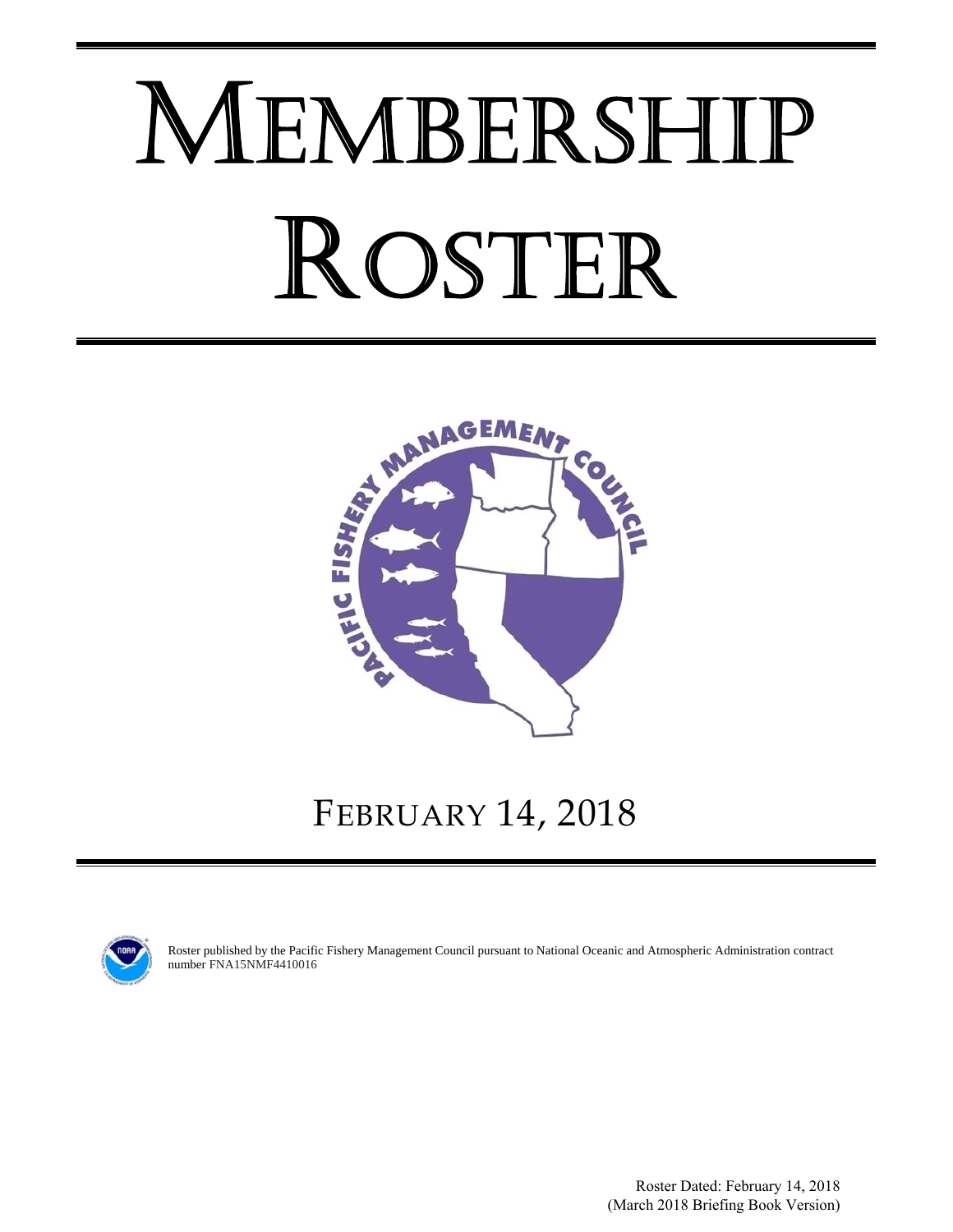# **PACIFIC FISHERY MANAGEMENT COUNCIL**

7700 NE Ambassador Place, Suite 101 – Portland, Oregon 97220-1384 Telephone 503-820-2280 – Toll Free 866-806-7204 – Fax: 503-820-2299 Website www.pcouncil.org

# **COUNCIL STAFF**

| <b>Name</b>              | <b>Title</b>                                                                                 | <b>Direct Line</b> | <b>Email</b>               |
|--------------------------|----------------------------------------------------------------------------------------------|--------------------|----------------------------|
| <b>Kim Ambert</b>        | <b>Administrative Specialist</b>                                                             | 503-820-2421       | Kimberly.Ambert@noaa.gov   |
| <b>Mike Burner</b>       | Deputy Director                                                                              | 503-820-2414       | Mike.Burner@noaa.gov       |
| <b>Patricia Crouse</b>   | <b>Administrative Officer</b>                                                                | 503-820-2408       | Patricia.Crouse@noaa.gov   |
| <b>Kit Dahl</b>          | Staff Officer: Highly Migratory Species,<br><b>NEPA</b>                                      | 503-820-2422       | Kit.Dahl@noaa.gov          |
| <b>John DeVore</b>       | Staff Officer: Groundfish, Scientific and<br><b>Statistical Committee</b>                    | 503-820-2413       | John.Devore@noaa.gov       |
| <b>Renee Dorval</b>      | <b>Administrative Specialist</b>                                                             | 503-820-2420       | Renee.Dorval@noaa.gov      |
| <b>Robin Ehlke</b>       | Staff Officer: Salmon and Pacific Halibut                                                    | 503-820-2410       | Robin.Ehlke@noaa.gov       |
| <b>Jennifer Gilden</b>   | Staff Officer: Habitat, Information,<br>Communications, Legislative Matters                  | 503-820-2418       | Jennifer.Gilden@noaa.gov   |
| <b>Kerry Griffin</b>     | Staff Officer: Coastal Pelagic Species,<br>Marine Protected Areas, Essential Fish<br>Habitat | 503-820-2409       | Kerry.Griffin@noaa.gov     |
| <b>Donald Hansen</b>     | Special Assistant to the Executive Director                                                  |                    | Don.Hansen@noaa.gov        |
| <b>Kris Kleinschmidt</b> | <b>Information Technology Specialist</b>                                                     | 503-820-2411       | Kris.Kleinschmidt@noaa.gov |
| <b>Sandra Krause</b>     | Information Technology Specialist (Program<br>Manager)                                       | 503-820-2419       | Sandra.Krause@noaa.gov     |
| Amy L'Manian             | <b>Administrative Specialist</b>                                                             | 503-820-2425       | Amy.L'Manian@noaa.gov      |
| <b>Jim Seger</b>         | Staff Officer: Fishery Economics and<br><b>Enforcement Consultants</b>                       | 503-820-2416       | Jim.Seger@noaa.gov         |
| <b>Chuck Tracy</b>       | <b>Executive Director</b>                                                                    | 503-820-2415       | Chuck.Tracy@noaa.gov       |
| <b>Brett Wiedoff</b>     | Staff Officer: Groundfish, Electronic<br>Monitoring                                          | 503-820-2424       | Brett.L.Wiedoff@noaa.gov   |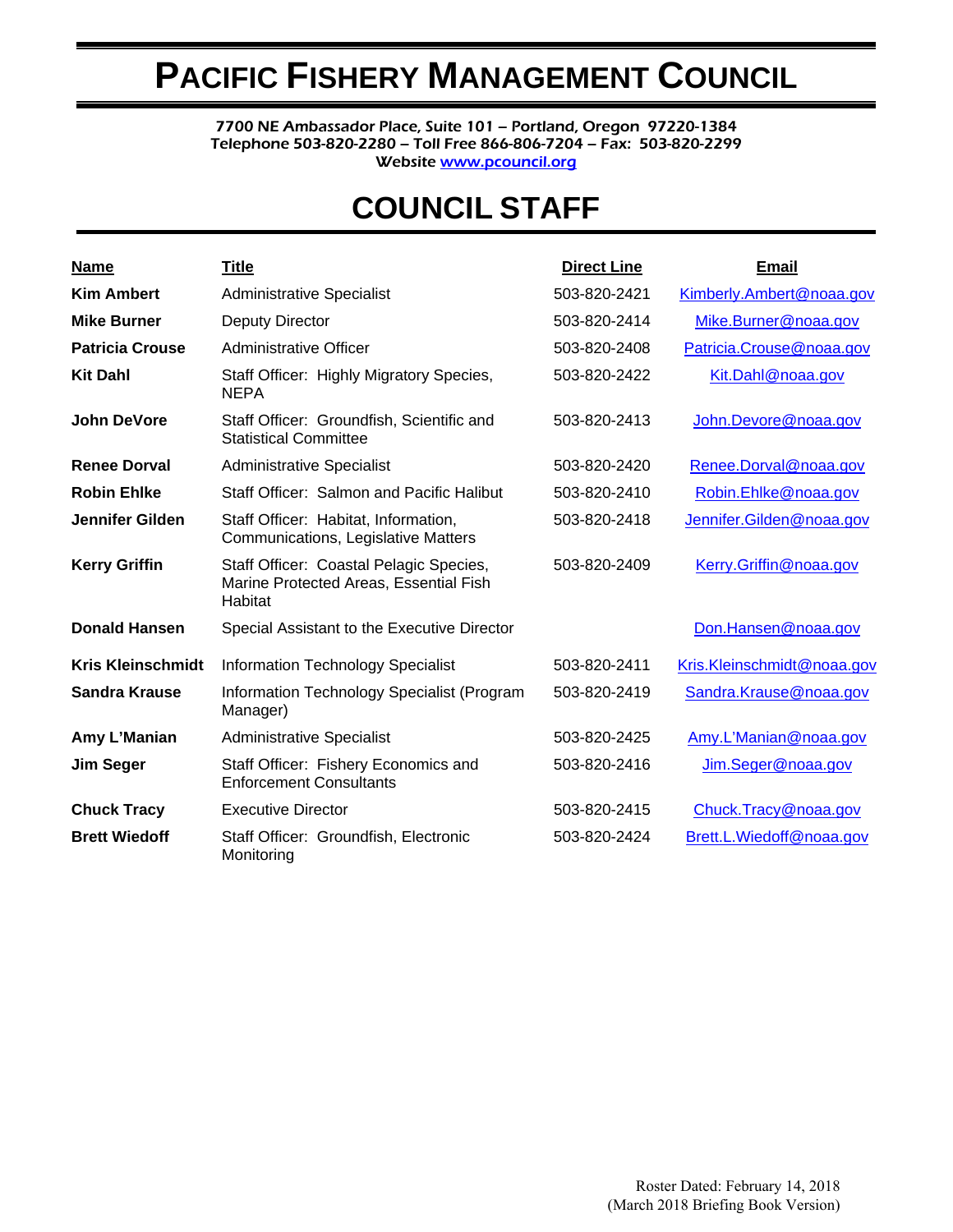# **LEGAL COUNSEL**

| <b>Judson Feder</b><br>Southwest Section             | National Oceanic and Atmospheric<br>Administration, Office of General<br>Counsel, Southwest Section<br>501 West Ocean Boulevard, Ste 4470<br>Long Beach, CA 90802-4213     | Telephone: 562-980-4067<br>Email: Judson.Feder@noaa.gov      |
|------------------------------------------------------|----------------------------------------------------------------------------------------------------------------------------------------------------------------------------|--------------------------------------------------------------|
| <b>Caitlin Imaki</b><br><b>Northwest Section</b>     | National Oceanic and Atmospheric<br>Administration, Office of General<br><b>Counsel, Northwest Section</b><br>7600 Sand Point Way NE, BIN C15700<br>Seattle, WA 98115-6300 | Telephone: 206-639-1940<br>Email: Caitlin.Imaki@noaa.gov     |
| <b>Stephanie Johnson</b><br><b>Northwest Section</b> | National Oceanic and Atmospheric<br>Administration, Office of General<br>Counsel, Northwest Section<br>7600 Sand Point Way NE, BIN C15700<br>Seattle, WA 98115-6300        | Telephone: 206-526-6515<br>Email: Stephanie.Johnson@noaa.gov |
| Sheila Lynch<br><b>Northwest Section</b>             | National Oceanic and Atmospheric<br>Administration, Office of General<br>Counsel, Northwest Section<br>7600 Sand Point Way NE, BIN C15700<br>Seattle, WA 98115-6300        | Telephone: 206-526-6533<br>Email: Sheila.Lynch@noaa.gov      |
| <b>Maggie Smith</b><br><b>Northwest Section</b>      | National Oceanic and Atmospheric<br>Administration, Office of General<br>Counsel, Northwest Section<br>7600 Sand Point Way NE, BIN C15700<br>Seattle, WA 98115-6300        | Telephone: 206-526-4418<br>Email: Maggie.Smith@noaa.gov      |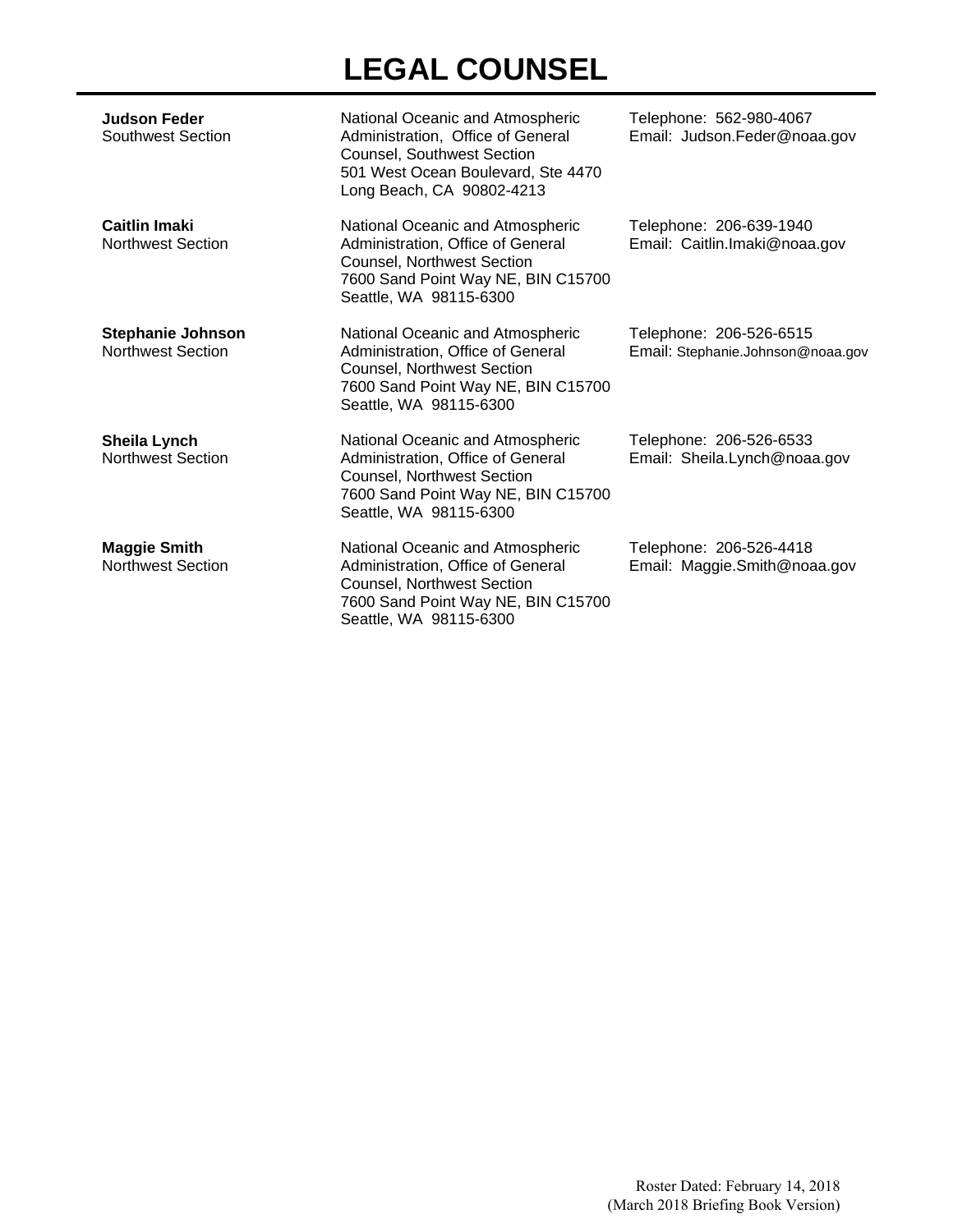# **COUNCIL MEMBERS**

**ANDERSON, MR. PHILIP Chair**  At-Large Appointment

**BONHAM, MR. CHUCK** State of California Principal Official

Primary Designee: **Ms. Marci Yaremko**  Designee: **Ms. Briana Brady** Designee: **Ms. Joanna Grebel**  Designee: **Mr. Brett Kormos**  Designee: **Dr. Craig Shuman**  Designee: **Mr. John Ugoretz** 

**BRIZENDINE, MR. BUZZ** At-Large Appointment

**COTTEN, MR. SAM** (nonvoting) State of Alaska Principal Official

1st Designee: **Mr. Charles Swanton** 2nd Designee: **Ms. Karla Bush** 3rd Designee: **Ms. Dani Evenson**  4th Designee: **Mr. Bob Clark** 

**CRABBE, MR. DAVID Vice Chair**  California Obligatory Appointment

**FISHER, MR. RANDY** (nonvoting) PSMFC

Designee: **Dr. David Hanson Parliamentarian** 

**GORELNIK, MR. MARC** At-Large Appointment

**HOGAN, MR. DAVID** (nonvoting) U.S. State Dept.

**LINCOLN, MR. RICH** Washington Obligatory Appointment

**LOWMAN, MS. DOROTHY** Oregon Obligatory Appointment

PO Box 696 Westport, WA 98595

California Dept. of Fish and Wildlife **Director** 1416 Ninth Street Sacramento, CA 95814 marci.yaremko@wildlife.ca.gov briana.brady@wildlife.ca.gov joanna.grebel@wildlife.ca.gov brett.kormos@wildlife.ca.gov craig.shuman@wildlife.ca.gov john.ugoretz@wildlife.ca.gov

2838 Garrison Street San Diego, CA 92106

Commissioner, Alaska Dept. of Fish and Game PO Box 115526 Juneau, AK 99811-5526 charles.swanton@alaska.gov karla.bush@alaska.gov dani.evenson@alaska.gov bob.clark@alaska.gov

PO Box 4224 Carmel, CA 93921

Executive Director, Pacific States Marine Fisheries Commission 205 SE Spokane Street, Ste 100 Portland, OR 97202-6413 dave\_hanson@psmfc.org Telephone: 503-805-2372

Coastside Fishing Club 8042 Terrace Drive El Cerrito, CA 94530

U.S. Dept. of State LES/OMC, Room 2758 2201 C St NW, Ste 2758 Washington, DC 20520

1410 113<sup>th</sup> Avenue SE Olympia, WA 98501

6507 SW Barnes Road Portland, OR 97225

Telephone: 360-580-3057 Email: pmand001@comcast.net

Telephone: 916-653-7667 Email: director@wildlife.ca.gov

Telephone: 858-442-3004 Telephone: 831-649-7177 Telephone: 831-649-2804 Telephone: 707-576-2893 Telephone: 805-568-1246 Telephone: 805-568-1226

Telephone: 619-933-7828 Email: buzzbriz@gmail.com

Telephone: 907-465-4100 Email:dfg.commissioner@alaska.gov

Telephone: 907-465-4100 Telephone: : 907-465-6153 Telephone: 907-465-8294 907-244-8516

Telephone: 831-320-1109 Email: dcrabbe@comcast.net

Telephone: 503-595-3100 Email: rfisher@psmfc.org

Telephone: 415-409-9529 Email: marc@gorelniklaw.com

Telephone: 202-647-2335 Email: HoganDF@State.gov

Telephone: 971-263-3226 Email: rlincolnabroad@hotmail.com

Telephone: 503-804-4234 Email: dmlowman01@comcast.net

Roster Dated: February 14, 2018 (March 2018 Briefing Book Version)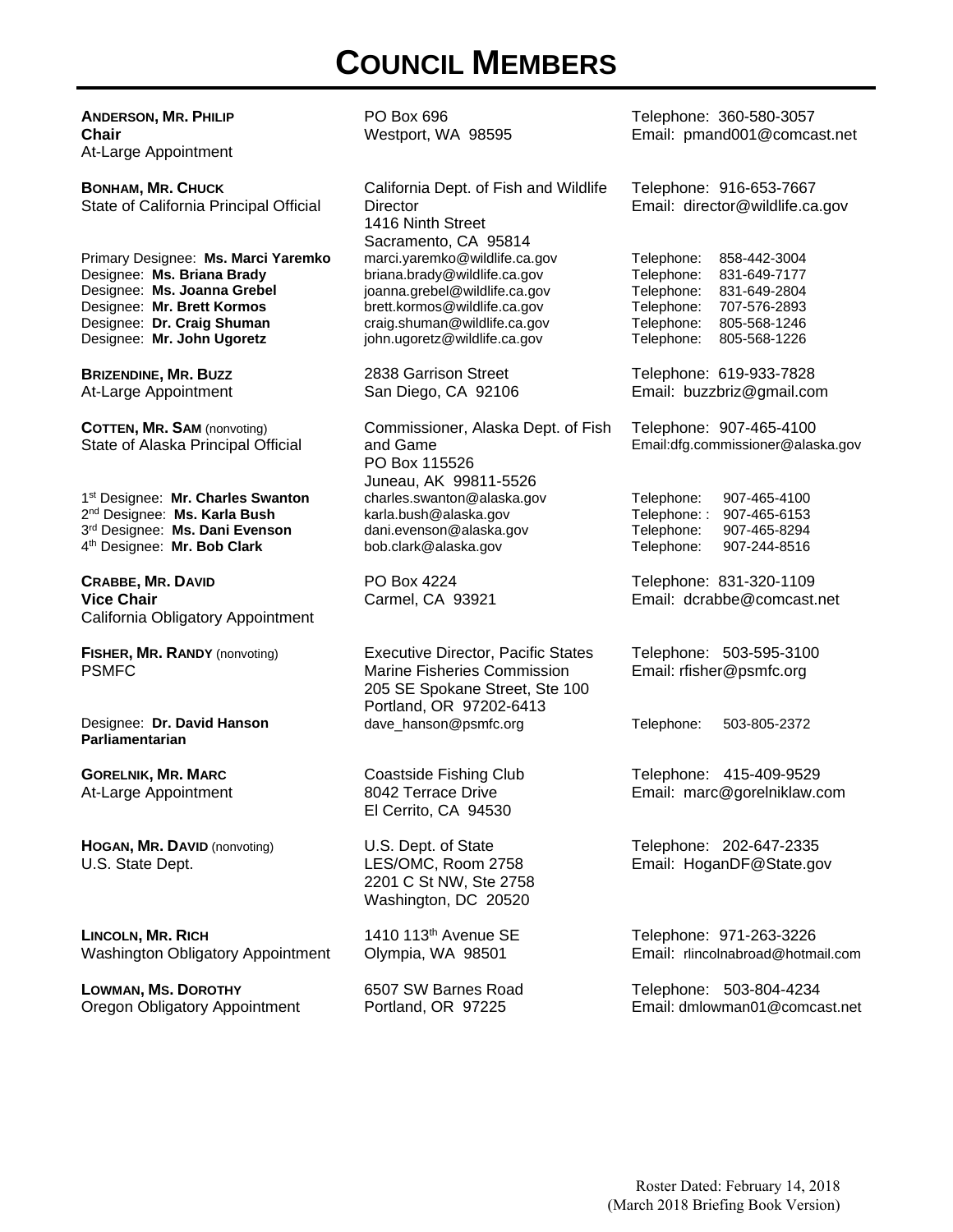# **COUNCIL MEMBERS** *(CONTINUED)*

**MELCHER, MR. CURT** State of Oregon Principal Official

1st Designee: **Mr. Chris Kern** 2nd Designee: **Dr. Caren Braby** 3rd Designee: **Ms. Maggie Sommer**  4th Designee: **Mr. Troy Buell** 

**MOORE, MR. VIRGIL** State of Idaho Principal Official

**OATMAN, MR. JOSEPH** Tribal Appointment Designee: Mr. David Sones

**PETTINGER, MR. BRAD** At Large Appointment

**POLLARD, MR. HERB** Idaho Obligatory Appointment

**STOHR, MR. JOE** State of Washington Principal Official

Primary Designee: **Ms. Michele Culver** Designee: **Mr. Kyle Adicks**  Designee: **Mr. Corey Niles**

**THOM, MR. BARRY** NMFS West Coast Region

Designee: **Mr. Frank Lockhart**  Designee: **Mr. Kevin Duffy**  Designee: **Ms. Heidi Taylor** Designee: **Dr. Peter Dygert**  Designee: **Mr. Ryan Wulff** 

**THORSON, MS. ROBYN** (nonvoting) USFWS

1st Designee: **Mr. Michael Clark** 2nd Designee: **Dr. Denise Hawkins** 

**THROOP, RADM DAVID** (nonvoting) U.S. Coast Guard

1st Designee: **LCDR Gregg Casad**  2nd Designee: **Mr. Brian Corrigan** 3rd Designee: **CDR Jason Brand** 

Director, Oregon Dept. of Fish and Wildlife 4034 Fairview Industrial Drive SE Salem, OR 97302 j.chris.kern@state.or.us caren.e.braby@state.or.us maggie.sommer@state.or.us troy.v.buell@state.or.us

Director, Idaho Dept. of Fish and Game PO Box 25 Boise, ID 83707-0025 Designee: **Mr. Pete Hassemer** pete.hassemer@idfg.idaho.gov Telephone: 208-334-3791

> 109 S. 3rd Street West Lapwai, ID 83540<br>ddavid160@centurytel.net

Oregon Trawl Commission 16289 Hwy 101 South, Suite C Brookings, OR 97415

2169 S Linda Vista Place Boise, ID 83709

Acting Director, WA Dept. of Fish and Wildlife PO Box 43200 Olympia, WA 98504-3200 michele.culver@dfw.wa.gov vincent.adicks@dfw.wa.gov corey.niles@dfw.wa.gov

Regional Administrator, West Coast Region National Marine Fisheries Service 1201 NE Lloyd Boulevard, Suite 1100 Portland, OR 97232-1274 frank.lockhart@noaa.gov kevin.duffy@noaa.gov heidi.taylor@noaa.gov peter.dygert@noaa.gov ryan.wulff@noaa.gov

USFWS Pacific Region Director, U.S. Fish and Wildlife Service 911 NE 11<sup>th</sup> Avenue Portland, OR 97232 michael I clark@fws.gov denise\_hawkins@fws.gov

U.S. Coast Guard 915 Second Ave, Rm 3590 Seattle, WA 98174-1067 gregg.w.casad@uscg.mil brian.p.corrigan@uscg.mil jason.p.brand@uscg.mil

Telephone: 503-947-6000 Email: curt.melcher@state.or.us

Telephone: 971-673-6031 Telephone: 541-867-4741 Telephone: 541-867-0300 ext. 227 Telephone: 541-867-0300 ext. 225

Telephone: 208-334-3736 Email: virgil.moore@idfg.idaho.gov

Telephone: 208-843-7320 ext. 3730 Email: joeo@nezperce.org<br>Telephone: 360-645-2193

Telephone: 541-469-7830 Email: bpettinger@ortrawl.net

Telephone: 208-859-0263 Email: hapollard@yahoo.com

Telephone: 360-902-2225 Email:

Telephone: 360-902-2182 Telephone: 360-902-2664 Telephone: 360-902-2733

Telephone: 503-231-6266 Email: barry.thom@noaa.gov

Telephone: 206-526-6142 Telephone: 206-526-4743 Telephone: 562-980-4039 Telephone: 206-526-6734 Telephone: 916-930-3733

Telephone: 503-231-6118 Email:

Telephone: 509-493-1730 Telephone 360-753-9509

Telephone: 206-220-7090 Email: david.g.throop@uscg.mil

Telephone: 206-220-7305 Telephone: 206-220-7309 Telephone: 510-437-3374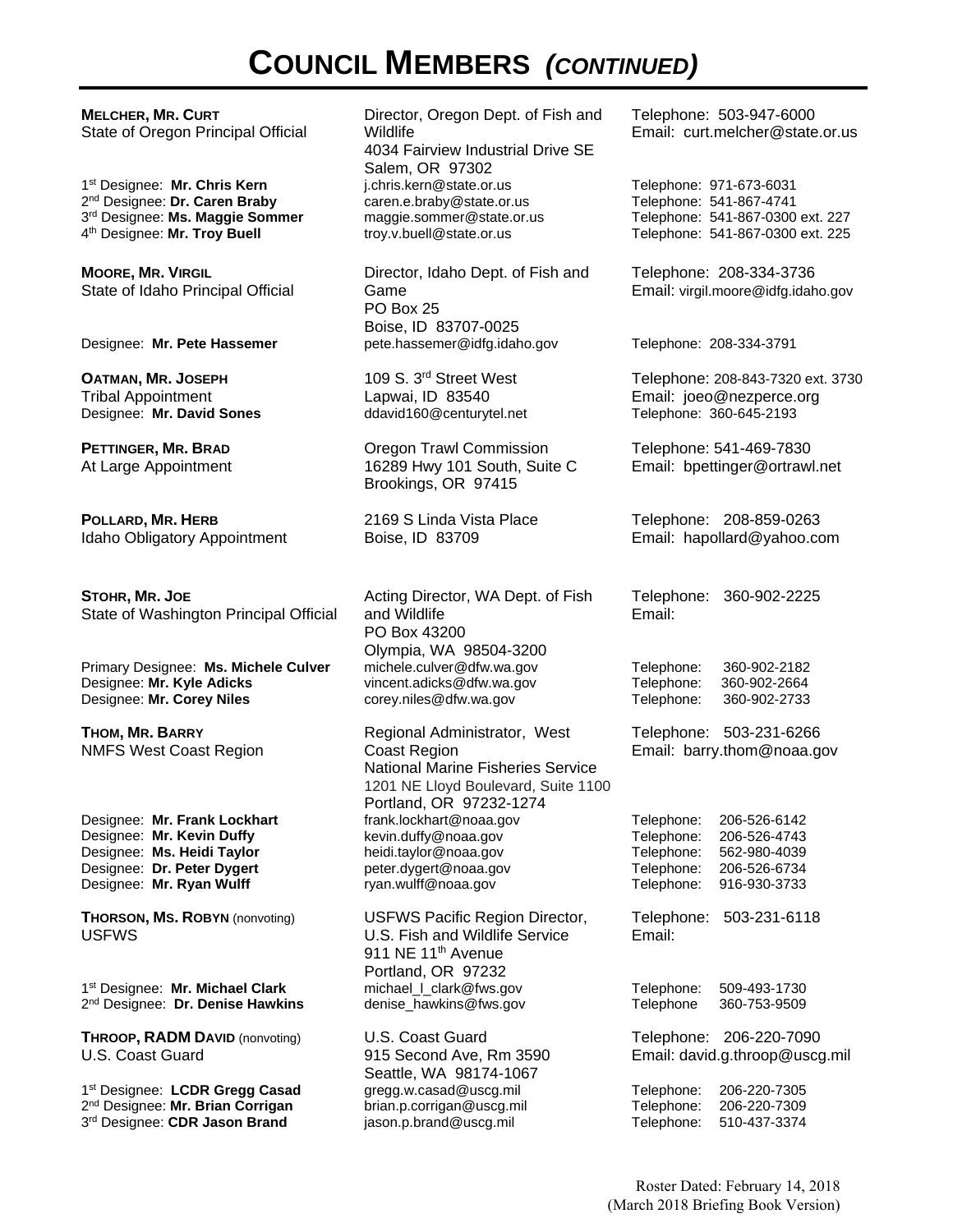# **STANDING COUNCIL MEMBER COMMITTEES**

#### **Budget Committee**

**MS. DOROTHY LOWMAN, Chair MR. PHIL ANDERSON, Vice-Chair MS. MICHELE CULVER DR. DAVID HANSON MR. PETE HASSEMER MR. HERB POLLARD MS. MARCI YAREMKO**

#### **Legislative Committee**

**DR. DAVID HANSON, Chair MR. DAVID CRABBE MR. RICH LINCOLN MS. DOROTHY LOWMAN MR. HERB POLLARD**

### **REPRESENTATIVES TO OTHER FORUMS**

| Ms. Dorothy Lowman                                 | <b>Council Coordinating Committee Video and Electronic</b><br><b>Monitoring Subcommittee</b> (June 2012)             |  |
|----------------------------------------------------|----------------------------------------------------------------------------------------------------------------------|--|
| Ms. Dorothy Lowman                                 | <b>Western and Central Pacific Fisheries Commission</b>                                                              |  |
| Mr. Phil Anderson<br>Alternate: Ms. Michele Culver | <b>International Pacific Halibut Commission (IPHC)</b><br><b>IPHC Management Strategy Advisory Body</b>              |  |
| Dr. Caren Braby                                    | <b>Regional Planning Body for West Coast Region (Nov. 2017)</b>                                                      |  |
| Mr. Buzz Brizendine                                | U.S. - Canada Albacore Treaty Forum                                                                                  |  |
| Mr. Phil Anderson                                  | U.S. Section of the Joint Management Committee of the<br>$U.S.$ – Canada Pacific Hake/Whiting Agreement (April 2011) |  |
| Mr. David Crabbe                                   | <b>Pacific Offshore Cetacean Take Reduction Team (June 2015)</b>                                                     |  |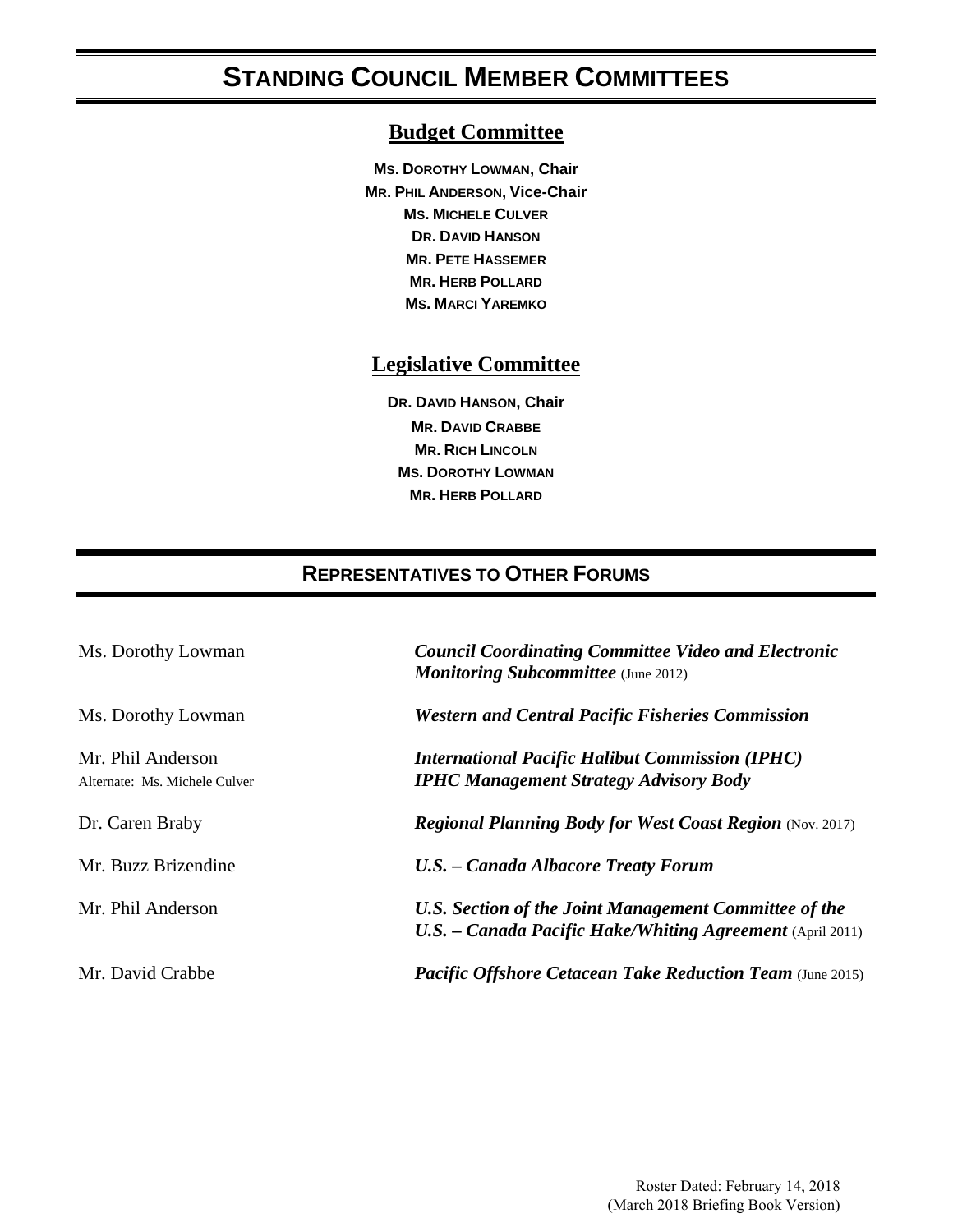# **ADVISORY BODIES**

# **COASTAL PELAGIC SPECIES ADVISORY SUBPANEL**

**ASHLEY, MR. RICHIE** California Commercial

**CARTER, MR. ALBERT** Washington Processor

**CROOKE, MR. STEVE** California Sport/Charter

**HAWORTH, MR. DAVID** California Commercial

**JURLIN, MR. NICK** California Commercial

**KAPP, MR. RYAN** Oregon Commercial

**LYONS, MS. GILLIAN Conservation** 

**OKONIEWSKI , MR. MIKE Co-Chair**  Oregon Processor

**PLESCHNER-STEELE, MS. DIANE Co-Chair**  California Processor

**ZUANICH, MR. ROBERT P.**  Washington Commercial 125 Surf Place Seal Beach, CA 90740

Ocean Gold Seafood, Inc. 315 Lawrence Drive Hoquiam, WA 98550

3 Flintridge Irvine, CA 92603

F/V Barbara H 3830 CADDEN WAY San Diego, CA 92117

South Sound Fisheries, Inc. 4622 East Bradford Avenue Orange, CA 92867

Gulf Vessel Management 2202 Teal Court Bellingham, WA 98229

PEW Charitable Trusts 111 SW Columbia Street, Ste 200 Portland, OR 97201

Pacific Seafood 1635 Down River Dr. Woodland, WA 98674

California Wetfish Producers Assoc. Executive Director PO Box 1951 Buellton, CA 93427

Purse Seine Vessels Owners' Association, Executive Director 1900 W Nickerson, Ste 320 Seattle, WA 98119

Telephone: 562-307-4468 Email: richieashley1@gmail.com

Telephone: 360-581-3220 Email: acarter@oceancos.com

Telephone: 949-697-7142 Email: sjcrooke97@aol.com

Telephone: 619-884-3247 Email: tiffnick147@aol.com

Telephone: 310-344-9310 Email: fveileen@gmail.com

Telephone: 360-961-6722 Email: kappjr@gmail.com

Telephone: 503-975-3202 Email: glyons@pewtrusts.org

Telephone: 360-619-2019 Email: mokoniewski@pacseafood.com

Telephone: 805-693-5430 Email: diane@californiawetfish.org

Telephone: 206-283-7733 Email: rpz@psvoa.com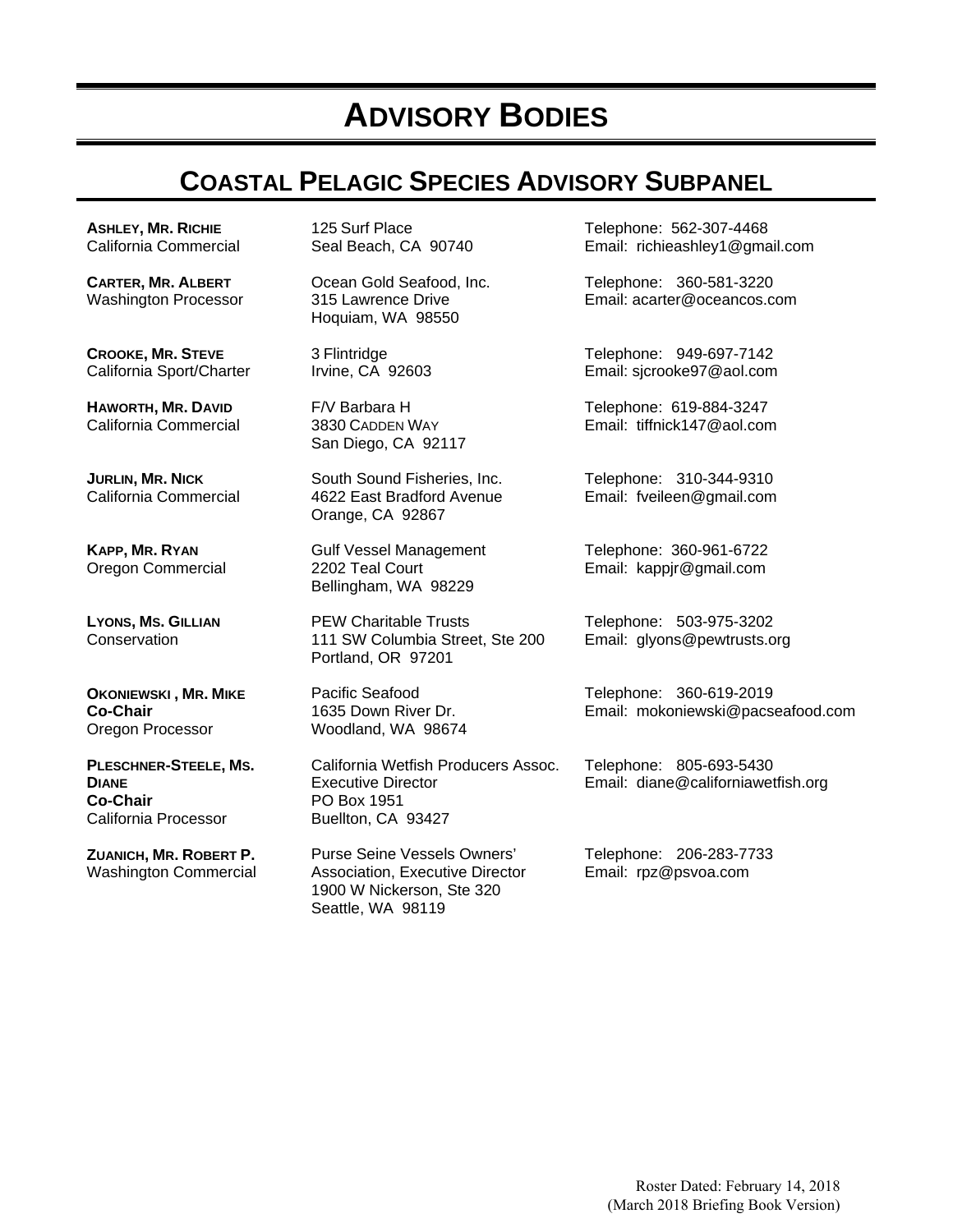## **COASTAL PELAGIC SPECIES MANAGEMENT TEAM**

**DORVAL, DR. EMMANIS** NMFS

**HILL, DR. KEVIN** NMFS

**JACOBSON, DR. KYM** NMFS

**LINDSAY, MR. JOSHUA** NMFS

**LYNN, MR. KIRK VICE-CHAIR** CDFW

**NGUYEN, MR. TRUNG** CDFW

**SARICH, MR. ALAN CHAIR**  Tribal

**SCHMITT, MS. CYREIS**  ODFW

**WARGO, MS. LORNA** WDFW

NOAA Fisheries, SWFSC 8901 La Jolla Shores Drive La Jolla, CA 92037

NOAA Fisheries, SWFSC 8901 La Jolla Shores Drive La Jolla, CA 92037

NMFS NWFSC 2030 S Marine Science Drive Newport, OR 97365

National Marine Fisheries Service 501 W Ocean Blvd, Ste 4200 Long Beach, CA 90802

California Dept. of Fish and Wildlife 8901 La Jolla Shores Drive La Jolla, CA 92037

California Dept. of Fish and Wildlife 4665 Lampson Avenue, Suite C Los Alamitos, CA 90720

Quinault Indian Nation PO Box 189 Taholah, WA 98587

Oregon Dept. of Fish and Wildlife 2040 SE Marine Science Dr. Newport, OR 97365-5294

Washington Dept. of Fish and Wildlife 48 Devonshire Road Montesano, WA 98563-9612

Telephone: 858-337-7385 Email: emmanis.dorval@noaa.gov

Telephone: 858-546-7052 Email: kevin.hill@noaa.gov

Telephone: 541-867-0375 Email: kym.jacobson@noaa.gov

Telephone: 562-980-4034 Email: joshua.lindsay@noaa.gov

Telephone: 858-546-7167 Email: kirk.lynn@wildlife.ca.gov

Telephone: 562-342-9717 Email: Trung.Nguyen@wildlife.ca.gov

Telephone: 360-276-8215 ext 7225 Email: asarich@quinault.org

Telephone: 541-867-0300 ext. 265 Email: cyreis.c.schmitt@state.or.us

Telephone: 360-249-1221 Email: lorna.wargo@dfw.wa.gov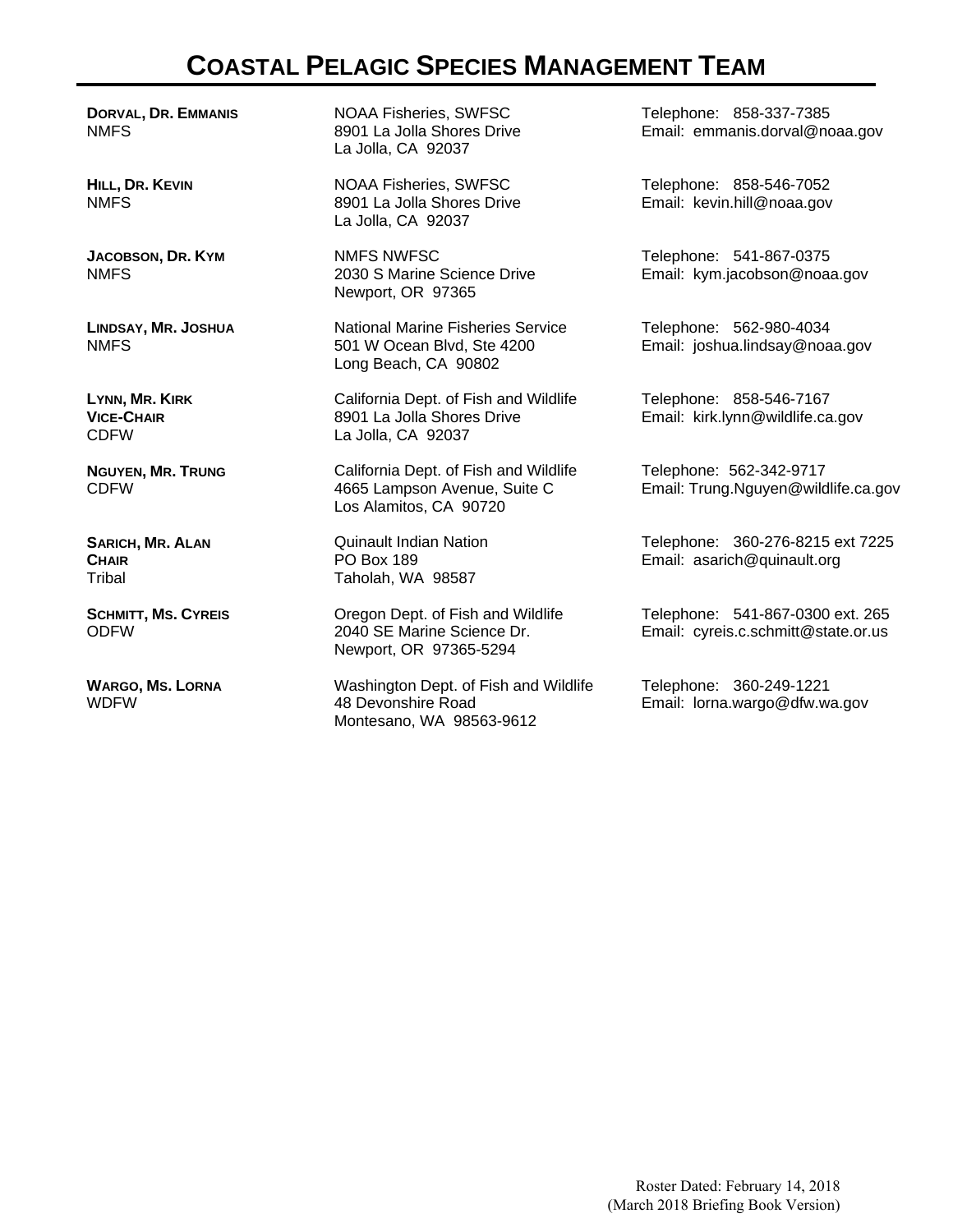# **ECOSYSTEM ADVISORY SUBPANEL**

| <b>ADAMS, DR. PETE</b><br><b>Co-Chair</b><br>California | <b>Adams Fishery Consulting</b><br>544 Mariano Drive<br>Sonoma, CA 95476                                           | Telephone: 415-279-0685<br>Email: petebadams@gmail.com          |
|---------------------------------------------------------|--------------------------------------------------------------------------------------------------------------------|-----------------------------------------------------------------|
| DYE, MR. PAUL<br>Washington                             | Washington Sea Grant<br>University of Washington<br>3716 Brooklyn Avenue NE<br>Seattle, WA 98105-6716              | Telephone: 206-854-8803<br>Email: pbdye16@uw.edu                |
| <b>ENTICKNAP, MR. BEN</b><br>Oregon                     | Pacific Project Manager, Oceana<br>222 NW Davis Street, Ste. 200<br>Portland, OR 97209                             | Telephone: 503-235-0278<br>Email: benticknap@oceana.org         |
| <b>KLINGER, DR. TERRIE</b><br>Washington                | School of Marine and Environmental<br>Affairs<br>Box 355685, University of<br>Washington<br>Seattle, WA 98105-6715 | Telephone: 206-685-2499<br>Email: tklinger@uw.edu               |
| <b>MARUSKA, MR. DON</b><br>California                   | <b>SLOSEA</b><br>895 Napa Avenue<br>Morro Bay, CA 93442                                                            | Telephone: 805-772-4667<br>Email: don@donmaruska.com            |
| <b>MCMULLEN, MR. SCOTT</b><br><b>Co-Chair</b><br>Oregon | Oregon Fishermen's Cable Comm.<br>2021 Marine Drive, Ste 102<br>Astoria, OR 97103                                  | Telephone: 503-325-2285<br>Email: smcmullen@ofcc.com            |
| <b>RIDINGS, MS. COREY</b><br>California                 | Ocean Conservancy<br>725 Front Street, Ste. 201<br>Santa Cruz, CA 95060                                            | Telephone: 831-440-7956<br>Email: cridings@oceanconservancy.org |
| <b>STONE, MR. NATE</b><br>Washington                    | Fury Group, Inc.<br>4005 20 <sup>th</sup> Avenue W, Ste 207<br>Seattle, WA 98199                                   | Telephone: 206-783-3844<br>Email: furygroup@aol.com             |
| <b>WARRENS, MR. FRANK</b><br>Oregon                     | 15010 NE 16th Street<br>Vancouver, WA 98684                                                                        | Telephone: 503-228-6607<br>Email: frank@frankwarrensauto.com    |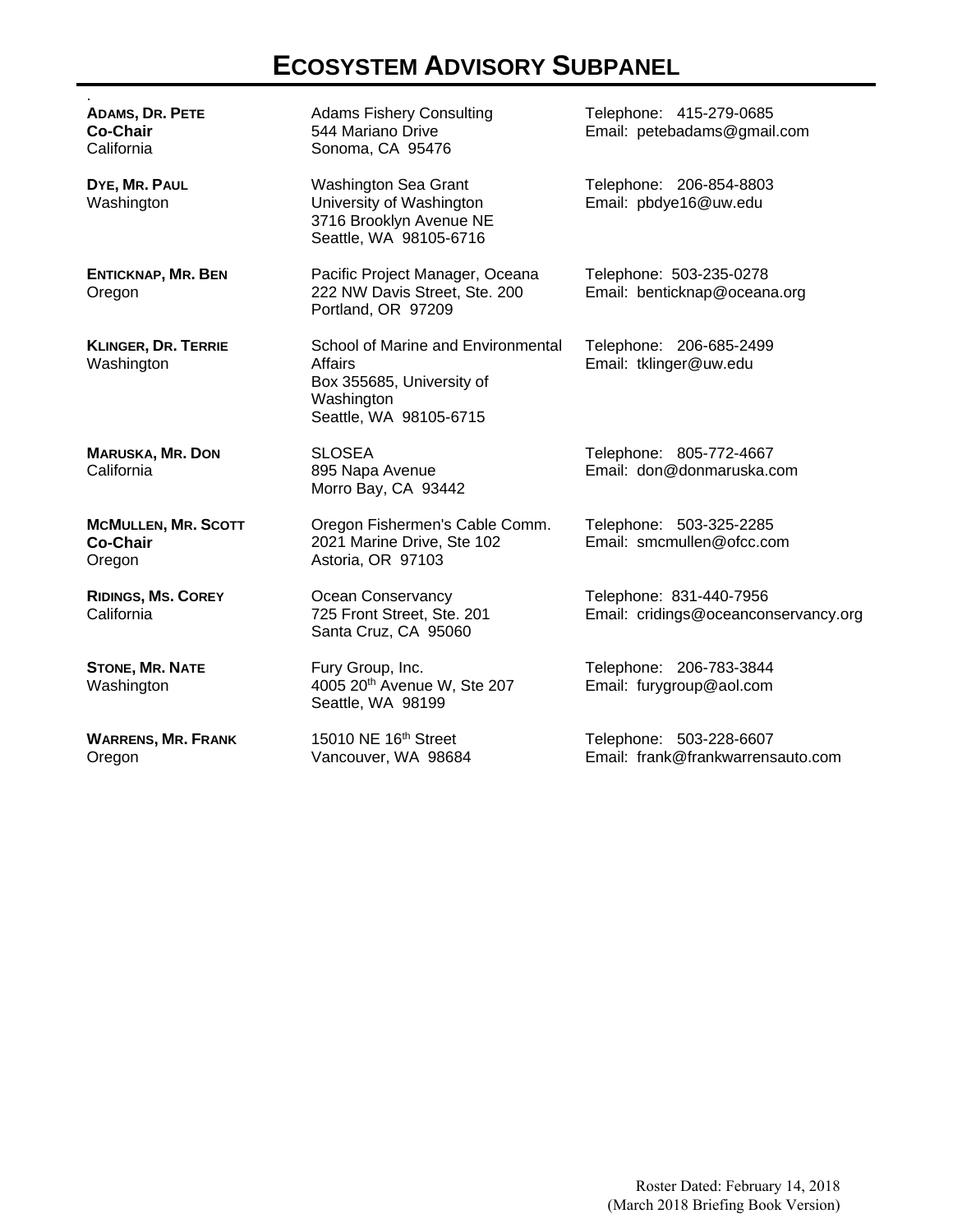## **ENFORCEMENT CONSULTANTS**

**BRAND, CDR JASON Co-Vice Chair** 11th Coast Guard District

**CHADWICK, CAPT. DAN** Washington

**CORRIGAN, MR. BRIAN Co-Vice Chair** 13th Coast Guard District

**HOWELL, LT RYAN** Oregon

**KILLARY, DSAC MICHAEL** NMFS West Coast Division

**PUCCINELLI, CAPT. ROBERT Chair California** 

U.S. Coast Guard Coast Guard Island, Bldg. 50-5 Alameda, CA 94501-5100

Washington Dept. of Fish and Wildlife PO Box 553 Naselle, WA 98638

U.S. Coast Guard 915 2nd Ave, Rm 3562 Seattle, WA 98174-1067

Oregon State Police, Fish and Wildlife General Headquarters 3565 Trelstad Ave SE Salem, OR 97317<br>todd.thompson@state.or.us Desigee: **SGT. Todd Thompson** todd.thompson@state.or.us Telephone: 541-265-5354 ext. 224

Office of Law Enforcement NMFS OLE West Coast Division 7600 Sand Point Way NE Seattle, WA 98115-0070 Designee: Mr. Dayna Matthews **dayna.matthews@noaa.gov** Telephone: 360-753-4409

> California Dept. of Fish and Wildlife 20 Lower Ragsdale Drive, Ste. 100 Monterey, CA 93940

Telephone: 510-437-5332 Email: jason.p.brand@uscg.mil

Telephone: 360-581-3337 Email: dan.chadwick@dfw.wa.gov

Telephone: 206-220-7309 Email: brian.p.corrigan@uscg.mil

Telephone: 503-934-0222 Email: ryan.howell@state.or.us

Telephone: Email: Michael.killary@noaa.gov

Telephone: 831-649-2901 Email:robert.puccinelli@wildlife.ca.gov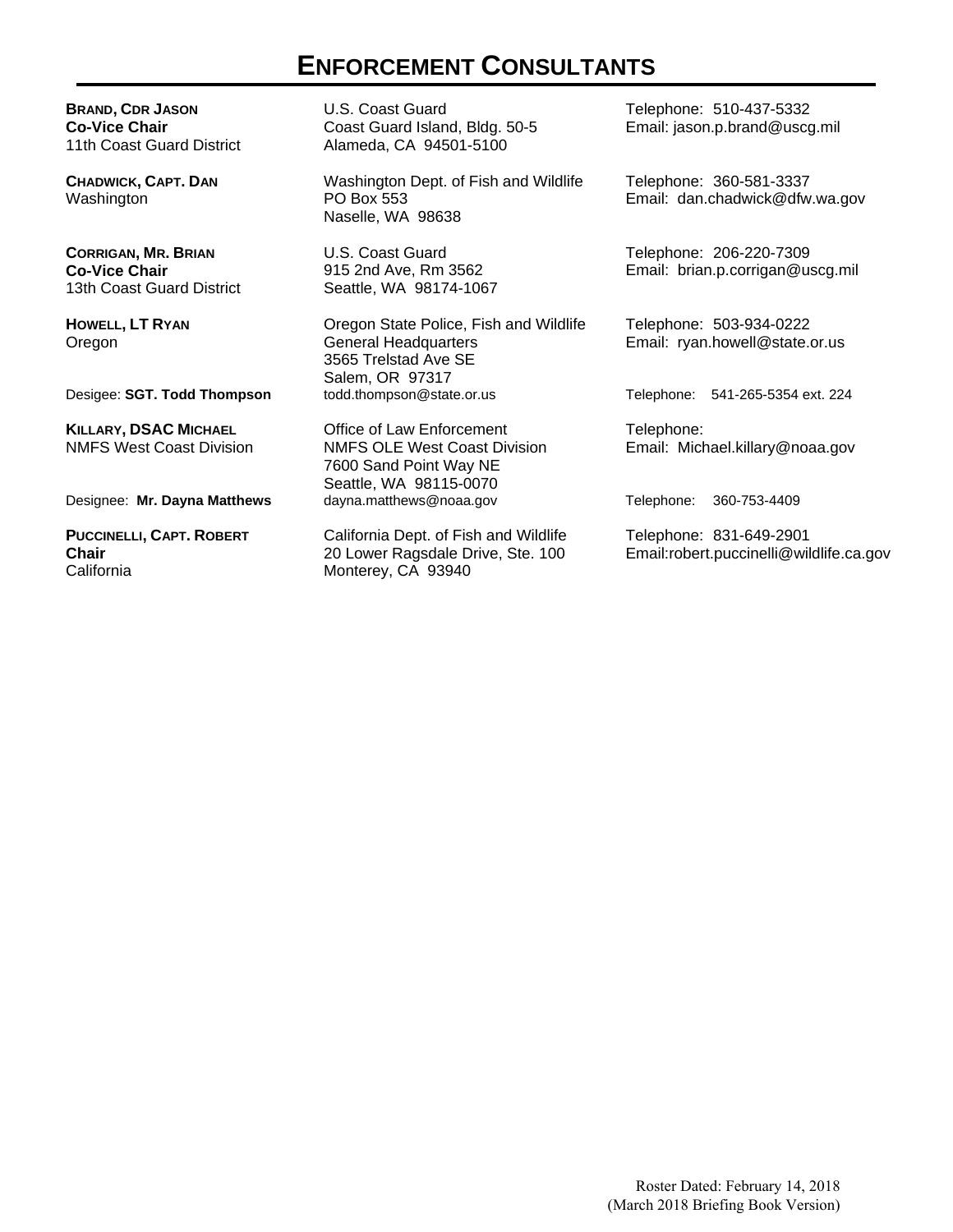# **ESSENTIAL FISH HABITAT REVIEW COMMITTEE (GROUNDFISH)**

**VACANCIES**: One NMS Position, One NMFS WCR Position and One Commercial Trawl.

**EDER, MR. ROBERT** Commercial Fixed Gear

**GOLDFINGER, DR. CHRIS** Academic

**GREENE, DR. GARY** Academic

**MACKEY, MS. MEGAN Vice Chair Conservation** 

**MATTHEWS, MR. DAYNA** NMFS WCR

**SCHUMACKER, MR. JOE Tribal** 

**SHESTER, DR. GEOFF Conservation** 

**STADLER, DR. JOHN** NMFS WCR

**WAKEFIELD, DR. WALDO** NMFS NWFSC

**YOKLAVICH, MS. MARY** NMFS SWFSC

F/V Timmy Boy PO Box 721 Newport, OR 97365

Oregon State University Ocean Administration Building, Unit 102 Corvallis, OR 97331

Moss Landing Marine Laboratories 8272 Moss Landing Road Moss Landing, CA 95039

**Ecotrust** 721 NW 9th Avenue, Ste. 200 Portland, OR 97209

National Marine Fisheries Service Office of Law Enforcement 510 Desmond Drive SE, Ste. 103 Lacey, WA 98503

Quinault Indian Nation PO Box 424 Taholah, WA 98587 Designee: **Ms. Jennifer Hagen** jennifer.hagen@quileutenation.org Telephone: 360-374-2059

> Oceana CA Program Director 99 Pacific Street, Ste. 155C Monterey, CA 93940

National Marine Fisheries Service Fish Biologist, WCR EFH Coordinator 510 Desmond Drive SE, Ste. 103 Lacey, WA 98503

NMFS Northwest Fisheries Science Ctr. 2032 SE OSU Drive Newport, OR 97365

National Marine Fisheries Service 110 McAllister Way Santa Cruz, CA 95060

Telephone: 541-265-6650 Email: 1roberteder@gmail.com

Telephone: 541-737-9622 Email: gold@coas.oregonstate.edu

Telephone: 831-332-3627 Email: greene@mlml.calstate.edu

Telephone: 503-467-0784 Email: mmackey@ecotrust.org

Telephone: 360-753-4409 Email: dayna.matthews@noaa.gov

Telephone: 360-276-8215 Email: jschumacker@quinault.org

Telephone: 831-643-9266 Email: gshester@oceana.org

Telephone: 360-534-9328 Email: john.stadler@noaa.gov

Telephone: 541-867-0542 Email: waldo.wakefield@noaa.gov

Telephone: 831-420-3940 Email: mary.yoklavich@noaa.gov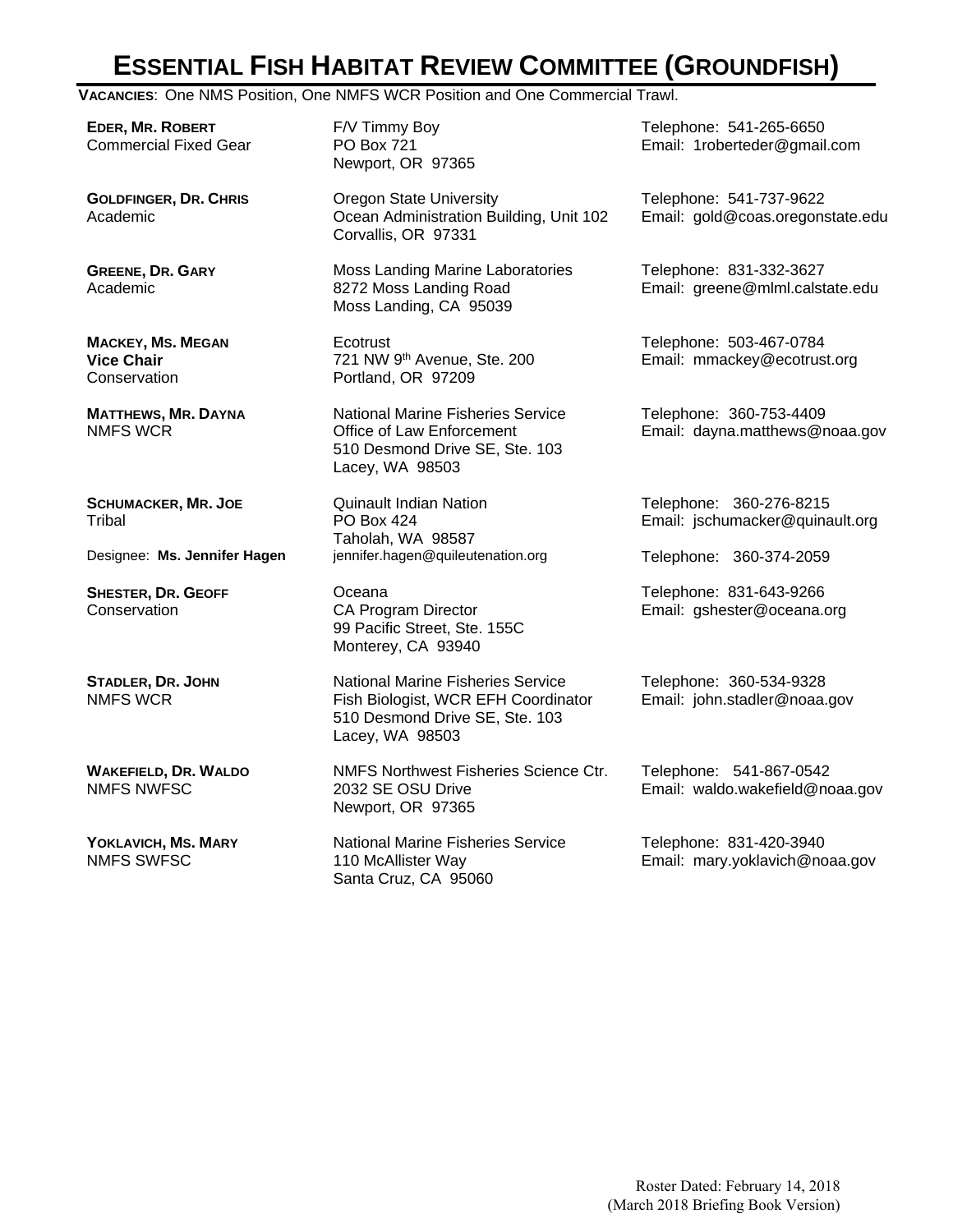# **GROUNDFISH ALLOCATION COMMITTEE – VOTING MEMBERS**

**VACANCIES**: One CDFW, One ODFW Position, and One WDFW Position.

| HANSON, DR. DAVID<br><b>Pacific States Marine Fisheries</b><br>Commission | <b>Pacific States Marine Fisheries</b><br>Commission<br>3468 22nd Street NW<br>Hackensack, MN 56452 | Telephone: 218-675-5231<br>Email: dave_hanson@psmfc.org |  |
|---------------------------------------------------------------------------|-----------------------------------------------------------------------------------------------------|---------------------------------------------------------|--|
| LOCKHART, MR. FRANK                                                       | <b>National Marine Fisheries Service</b>                                                            | Telephone: 206-526-6142                                 |  |
| NMFS WCR                                                                  | 7600 Sand Point Way, NE BIN C15700                                                                  | Email: frank.lockhart@noaa.gov                          |  |

# **GROUNDFISH ALLOCATION COMMITTEE – NON-VOTING**

**BORNSTEIN, MR. ANDREW**  Shoreside Processing

**GHIO, MR. TOM** Open Access Fishery

**JUD, MR. SHEMS Conservation** 

**LEIPZIG, MR. PETER** Limited Entry Non-Whiting Trawl

**LONGO EDER, MS. MICHELE** Limited Entry Fixed Gear

**OSBORN, MR. ROBERT** Recreational Fisher

**WALDECK, MR. DANIEL A.**  At-sea Processing

Bornstein Seafoods PO Box 58 Astoria, OR 97103

Seattle, WA 98115-0070

Ghio Fish Company 112 Gilbert Court Santa Cruz, CA 95065

Environmental Defense Fund 1749 Regency Street West Linn, OR 97068

Jefferson State Trading Co. PO Box 2102 McKinleyville, CA 95519

Argos, Inc. PO Box 721 Newport, OR 97365

United Anglers of Southern California PO Box 385 Surfside, CA 90743

Executive Director, Pacific Whiting Conservation Cooperative 2505 SE 11th Avenue, Ste. 358 Portland, OR 97202

Telephone: 503-325-6164 Email: Andrew@bornstein.com

Telephone: 831-295-5511 Email: ghiofish2000@yahoo.com

Telephone: 503-358-7053 Email: sjud@edf.org

Telephone: 707-616-4458 Email: pete@trawl.org

Telephone: 541-270-1161 Email: michele@michelelongoeder.com

Telephone: 562-592-0857 Email: bob@pacificangler.com

Telephone: 971-544-7787 Email: dwaldeck@comcast.net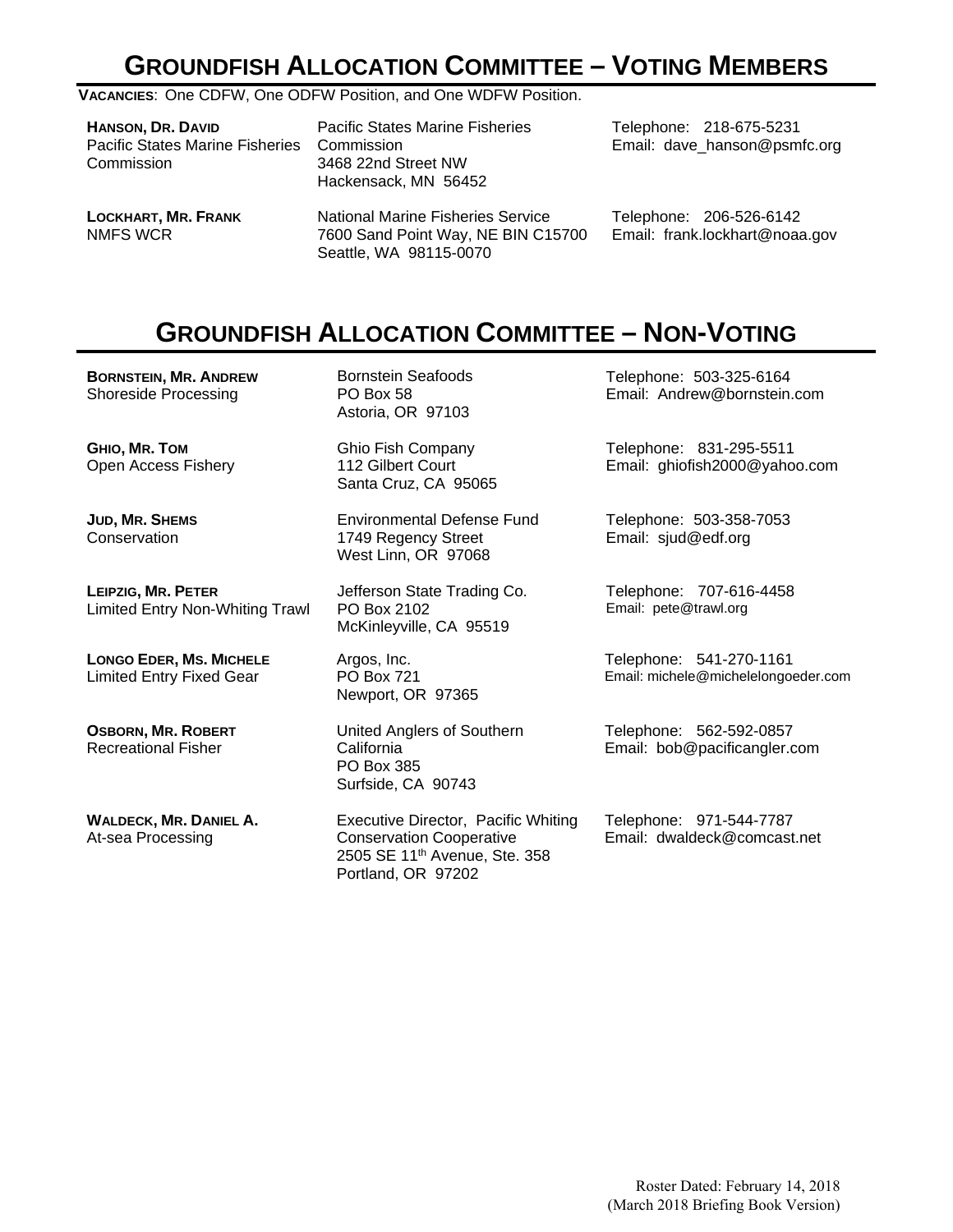## **GROUNDFISH ADVISORY SUBPANEL**

**ALVERSON, MR. ROBERT** Fixed Gear At-Large

**CHAMBERS, MS. SUSAN Vice Chair**  Processor At-Large

**DUNN, MR. KEVIN** Trawl At-Large

**HOLLOWAY, MR. JOHN Chair**  Sport Fisheries At-Large

**HUNTER, MR. TRAVIS** Bottom Trawl

**INGLES, MR. ROBERT C.**  California Charter North of Pt. **Conception** 

**JONER, MR. STEVE**  Tribal Fisheries

**JUD, MR. SHEMS Conservation** 

**LACKEY, MR. JEFF**  Mid-Water Trawl

**LIBBY, MR. TOM**  Processor At-Large

**LONGO EDER, MS. MICHELE**  Fixed Gear At-Large

**MARKING, MR. TOM** Sport Fisheries At-Large

**MILES, MR. JEFF** Open Access North of Cape Mendocino

**MIRANTE, MR. ROBERT** Washington Charter Boat **Operator** 

Fishing Vessel Owner's Association 4005 - 20th Ave W, Room 232 Seattle, WA 98199-1290

West Coast Seafood Processors Assoc. 650 NE Holladay Street, Ste. 1600 Portland, OR 97232

92000 Lewis & Clark Road Astoria, OR 97103

Recreational Fishing Alliance-OR PO Box 827 Garibaldi, OR 97118-0827

300 Broadway Eureka, CA 95501

Golden Gate Fisherman's **Association** PO Box 3149 Half Moon Bay, CA 94019

Makah Fisheries Management 113 Shaffer Road Port Angeles, WA 98363

Environmental Defense Fund 1749 Regency Street West Linn, OR 97068

PO Box 1010 Newport, OR 97365

CA Shellfish Co., Inc. 90085 Logan Road Astoria, OR 97103

Argos, Inc. PO Box 721 Newport, OR 97365

1456 Whitmire Avenue McKinleyville, CA 95519

PO Box 424 Port Orford, OR 97465

Westport Charterboat Assoc. 1600 West Ocean Ave., #1018 Westport, WA 98595

Telephone: 206-283-7735 Email: roberta@fvoa.org

Telephone: 541-297-2875 Email: susan.wcseafood@gmail.com

Telephone: 503-440-2866 Email: kdunn3201@charter.net

Telephone: 503-201-3861 Email: RFAoregon@aol.com

Telephone: 707-498-0689 Email: hunterenterprises@att.net

Telephone: 510-581-2628 Email: sherry@fishingboat.com

Telephone: 360-461-3249 Email: gofish@olypen.com

Telephone: 503-358-7053 Email: sjud@edf.org

Telephone: 541-961-1452 Email: jeff.lackey.fish@gmail.com

Telephone: 503-440-5626 Email: Tom.CalShell@gmail.com

Telephone: 541-270-1161 Email: michele@michelelongoeder.com

Telephone: 707-839-2073 Email: tmmarking@gmail.com

Telephone: 541-332-1835 Email: janddmiles@frontier.com

Telephone: 360-589-1747 Email: robertrmirante@gmail.com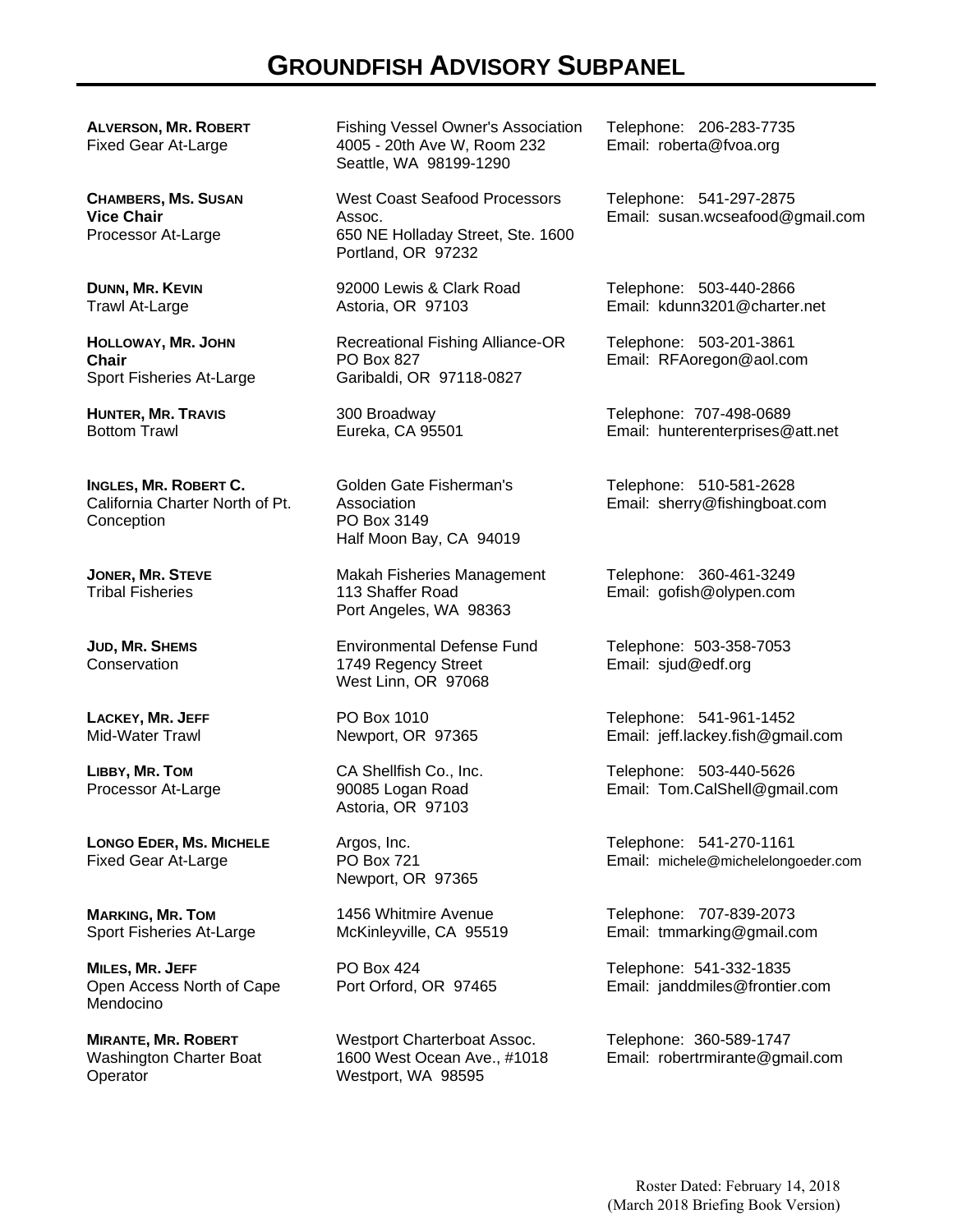## **Groundfish Advisory Subpanel** *(continued)*

**NAYANI, MS. SARAH** TRAWL AT-LARGE

**PATTILLO, MR. PAT**  WA Sport Fisher At-Large

**PLATT, MR. DAN** Open Access South of Cape Mendocino

**RICHTER, MR. GERRY** Fixed Gear At-Large

**TURNER, MR. TYLER** Oregon Charter Boat Operator

**WALDECK, MR. DANIEL A.**  At-Sea Processor

**ZIMM, MR. LOUIS** California Charter South of Point Conception

Arctic Storm Mgt. Group, LLC 2727 Alaskan Way, Pier 69 Seattle, WA 98121

3126 Maringo Road SE Olympia, WA 98501

STMA 32320 Ellison Way Fort Bragg, CA 95437

B & G Seafoods, Inc. 217 Calle Manzanita Santa Barbara, CA 93105

Tacklebuster, Inc. 340 Cliff Street Depoe Bay, OR 97341

Executive Director, Pacific Whiting Conservation Cooperative 2505 SE 11<sup>th</sup> Avenue, Ste. 358 Portland, OR 97202

Sportfishing Association of **California** 3762 Dupont Street San Diego, CA 92106

Telephone: 206-547-6557 Email: snayani@arcticstorm.com

Telephone: 360-561-2615 Email: pattillopl@gmail.com

Telephone: 707-813-7221 Email: morefish@mcn.org

Telephone: 805-569-3099 Email: gdrfish@cox.net

Telephone: 541-270-1223 Email: tylerturner@hotmail.com

Telephone: 971-544-7787 Email: dwaldeck@comcast.net

Telephone: 619-224-7908 Email: glzimm@cox.net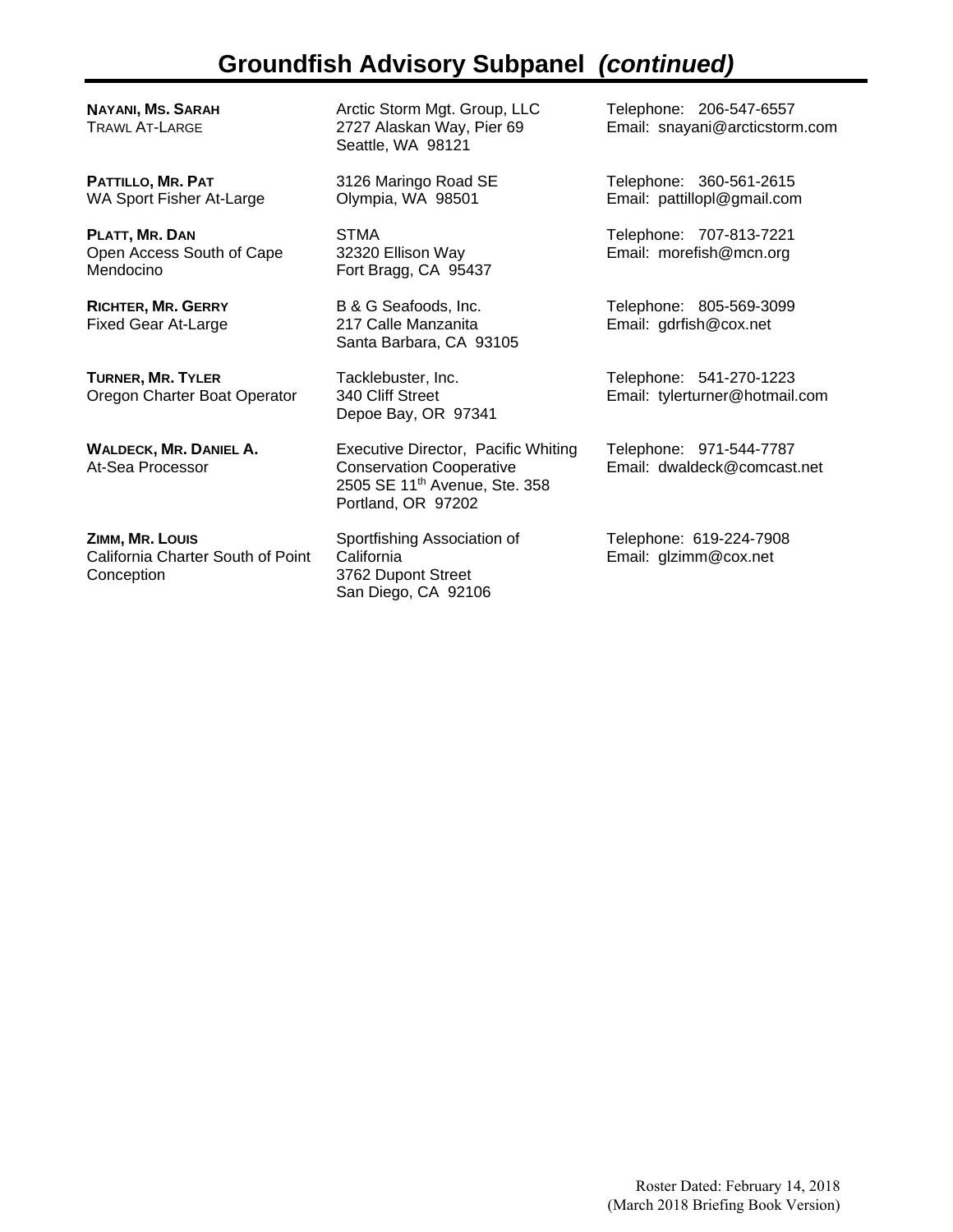## **Groundfish Endangered Species Workgroup**

#### **VACANCIES**: One NMFS WCR Position

**BRABY, DR. CAREN** ODFW Oregon Dept. of Fish and Wildlife 2040 SE Marine Science Drive Newport, OR 97365 Telephone: 541-867-4741 Email: caren.e.braby@state.or.us **EGUCHI, DR. TOMO** Sea Turtle Taxa National Marine Fisheries Service 8901 La Jolla Shores Dr. La Jolla, CA 92037-1508 Telephone: 858-546-5615 Email: tomo.eguchi@noaa.gov **GOOD, DR. THOMAS** Seabird Taxa National Marine Fisheries Service 2725 Montlake Blvd E Seattle, WA 98112-2097 Telephone: 206-860-3469 Email: tom.good@noaa.gov **GUSTAFSON, DR. RICHARD** Fish Taxa National Marine Fisheries Service 2725 Montlake Blvd E Seattle, WA 98112-2097 Telephone: 206-860-3372 Email: Richard.gustafson@noaa.gov **HANSON, DR. BRAD** Marine Mammal Taxa National Marine Fisheries Service 2725 Montlake Blvd E Seattle, WA 98112-2097 Telephone: 206-860-3220 Email: brad.hanson@noaa.gov **JANNOT, DR. JASON** Observer Program National Marine Fisheries Service 2725 Montlake Blvd E Seattle, WA 98112-2097 Telephone: 206-302-1755 Email: jason.jannot@noaa.gov **MCKNIGHT, MS. CAROLINE** CDFW California Dept. of Fish and Wildlife 20 Lower Ragsdale Drive, Ste. 100 Monterey, CA 93940 Telephone: 831-649-7192 Email: caroline.mcknight@wildlife.ca.gov **NILES, MR. COREY** WDFW Washington Dept. of Fish and **Wildlife** PO Box 43200 Olympia, WA 98504-3200 Telephone: 360-249-1223 Email: corey.niles@dfw.wa.gov **SCORDINO, MR. JONATHAN** WA Coast Tribal Makah Tribe Fisheries Management PO Box 115 Neah Bay, WA 98357 Telephone: 360-645-3176 Email: jonathan.scordino@makah.com **TODD, MS. LAURA** USFWS U.S. Fish and Wildlife Service 2127 SE Marine Science Drive Telephone: 541-867-4558 Email: laura.todd@fws.gov

Newport, OR 97365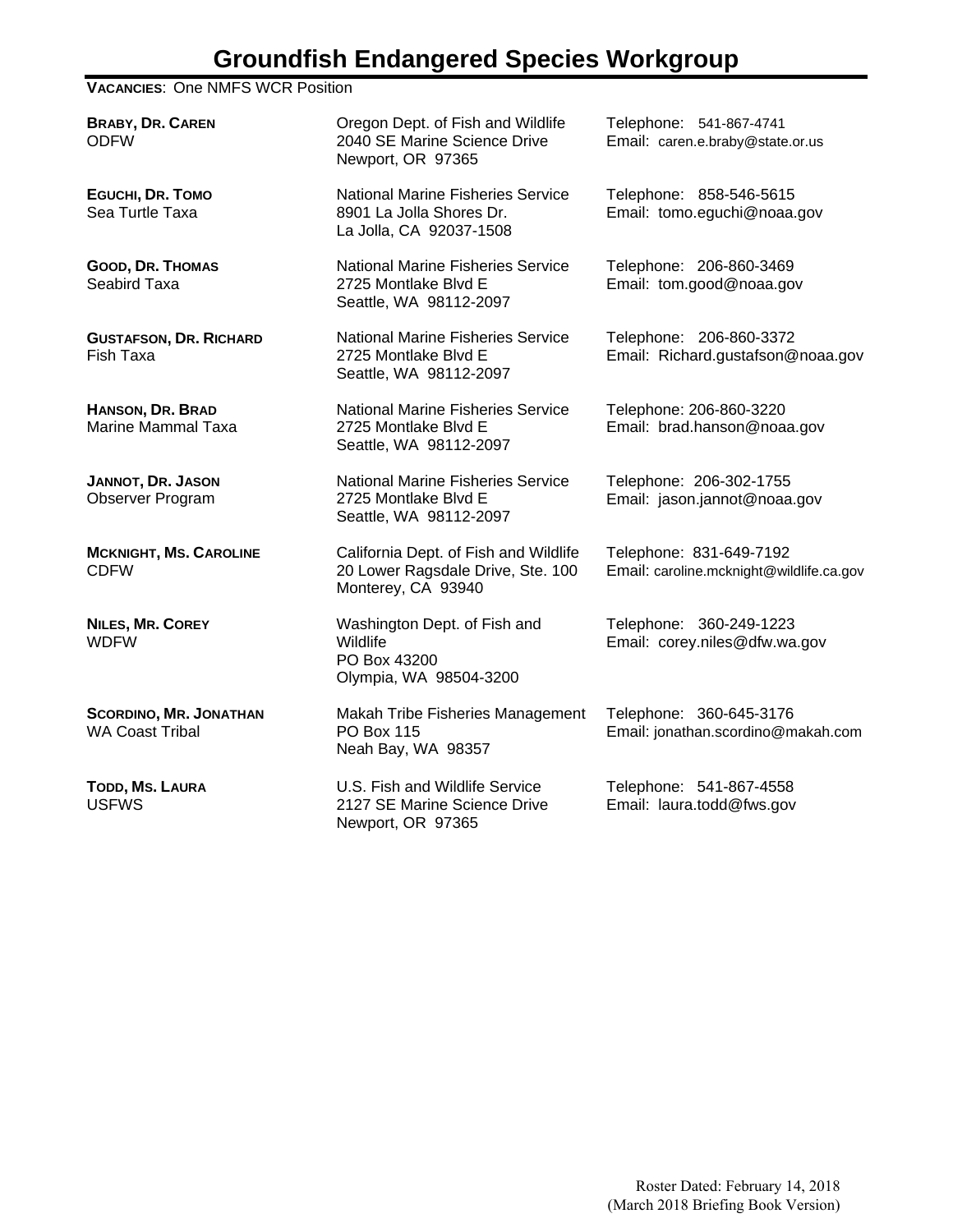# **GROUNDFISH MANAGEMENT TEAM**

| <b>DOERPINGHAUS, MS. JESSI</b><br><b>WDFW</b>          | Washington Dept. of Fish and Wildlife<br>PO Box 43200<br>Olympia, WA 98504-3200                                                | Telephone: 360-902-2675<br>Email: jessi.doerpinghaus@dfw.wa.gov         |
|--------------------------------------------------------|--------------------------------------------------------------------------------------------------------------------------------|-------------------------------------------------------------------------|
| <b>HARLEY, MS. ABIGAIL</b><br><b>NMFS WCR</b>          | <b>National Marine Fisheries Service</b><br>7600 Sand Point Way NE<br>Seattle, WA 98115-0070                                   | Telephone: 206-526-4273<br>Email: abigail.harley@noaa.gov               |
| <b>KLEIN, MR. ANDRE</b><br><b>CDFW</b>                 | California Dept. of Fish and Wildlife<br>20 Lower Ragsdale Drive, Ste. 100<br>Monterey, CA 93940                               | Telephone: 831-649-2851<br>Email: andrew.klein@wildlife.ca.gov          |
| <b>MANDRUP, MS. MELISSA</b><br><b>CDFW</b>             | California Dept. of Fish and Wildlife<br>1812 9 <sup>th</sup> St.<br>Sacramento, CA 95811                                      | Telephone: 916-445-6469<br>Email: melissa.mandrup@wildlife.ca.gov       |
| <b>MATTES, MS. LYNN</b><br><b>Chair</b><br><b>ODFW</b> | Oregon Dept. of Fish and Wildlife<br>2040 SE Marine Science Drive<br>Newport, OR 97365                                         | Telephone: 541-867-0300 ext. 237<br>Email: lynn.mattes@state.or.us      |
| <b>MIRICK, MR. PATRICK</b><br><b>ODFW</b>              | Oregon Dept. of Fish and Wildlife<br>2040 SE Marine Science Drive<br>Newport, OR 97365                                         | Telephone: 541 867-4741 ext. 223<br>Email: patrick.p.mirick@state.or.us |
| PALMIGIANO, MS. KAREN<br><b>NMFS WCR</b>               | <b>National Marine Fisheries Service</b><br>7600 Sand Point Way NE<br>Seattle, WA 98115-0070                                   | Telephone: 206-526-4491<br>Email: karen.palmigiano@noaa.gov             |
| PETERSEN, MR. JOSEPH<br><b>Vice Chair</b><br>Tribal    | Makah Tribe Fisheries Management<br>PO Box 94<br>Sekiu, WA 98381                                                               | Telephone: 360-461-5924<br>Email: joe.petersen@makah.com                |
| REED, MS. HEATHER<br><b>WDFW</b>                       | Washington Dept. of Fish and Wildlife<br>PO Box 43200<br>Olympia, WA 98504-3200                                                | Telephone: 360-902-2487<br>Email: reedhjr@dfw.wa.gov                    |
| <b>SOMERS, DR. KAYLEIGH</b><br><b>NMFS NWFSC</b>       | <b>NMFS-Northwest Fisheries Science Ctr</b><br>2725 Montlake Blvd E<br>Seattle, WA 98112-2097                                  | Telephone: 206-302-2413<br>Email: kayleigh.somers@noaa.gov              |
| <b>STEPHENS, DR. ANDI</b><br><b>NMFS NWFSC</b>         | <b>National Marine Fisheries Service</b><br>Newport Research Station, Bldg. 955<br>2032 SE OSU Drive<br>Newport, OR 97365-5275 | Telephone: 541-867-0521<br>Email: andi.stephens@noaa.gov                |
| <b>THOMPSON, DR. ANDREW</b><br><b>NMFS SWFSC</b>       | <b>NMFS Southwest Fisheries Science Ctr</b><br>8901 La Jolla Shores Drive<br>La Jolla, CA 92037-1508                           | Telephone: 858-546-7132<br>Email: andrew.thompson@noaa.gov              |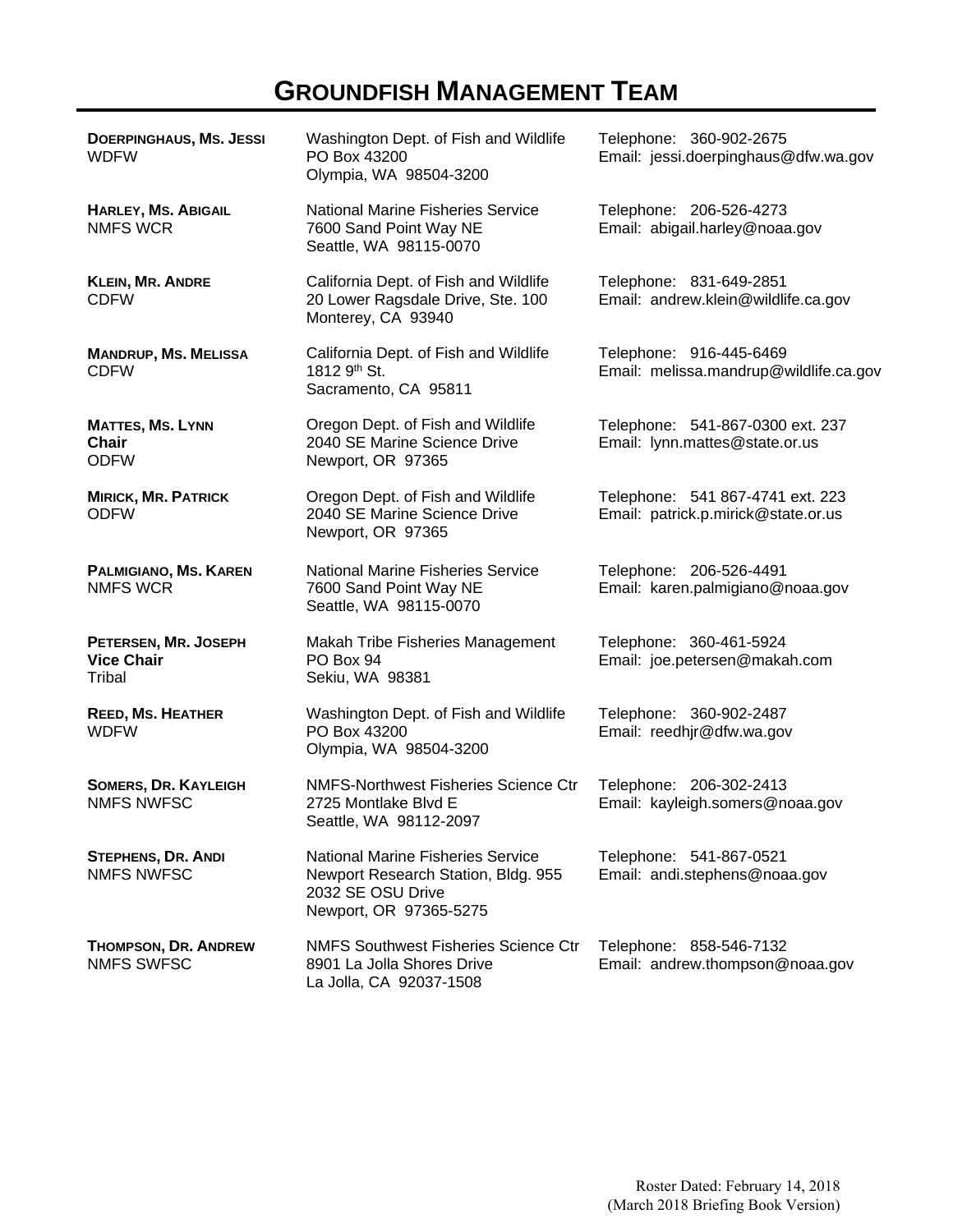# **HABITAT COMMITTEE**

**VACANCIES**: One Northwest or Columbia River Tribal Position.

**CLARK, MR. MICHAEL**  USFWS

Designee: **Dr. Denise Hawkins** denise\_hawkins@fws.gov Telephone: 360-753-9509

**DEHART, DR. DOUGLAS Conservation** 

**GREENE, DR. CORREIGH Vice-Chair**  NMFS NWFSC

**HAMILTON, MS. LIZ** Sport Fisheries At-Large

**HEBDON, MR. LANCE** IDFG

**HILLEMEIER, MR. DAVE** California Tribes

**JURICK, MR. FRED** At-Large

**KAWAHARA, MR. JOEL** Commercial Fisheries

**MEREMS, MS. ARLENE** ODFW

**RECHT, MS. FRAN** PSMFC

**SCHEIBLAUER, MR. STEPHEN** At-Large

**STADLER, DR. JOHN** NMFS WCR

**THURSTON, MS. RANDI** WDFW

U.S. Fish and Wildlife Service Spring Creek Hatchery 61552 State Road 14 Underwood, WA 98651

Coffee Creek Bioscience 915 Clearbrook Drive Oregon City, OR 97045

National Marine Fisheries Service NWFSC 2725 Montlake Blvd. East Seattle, WA 98112-2097

Executive Director, Northwest Sportfishing Industry Association PO Box 4 Oregon City, OR 97045-0004

Idaho Dept. of Fish and Game PO Box 25 Boise, ID 83707-0025

Yurok Tribe PO Box 1027 Klamath, ID 95548

6624 Branchwater Way Citrus Heights, CA 95621

3652 Lindsay Hill Rd Quilcene, WA 98376

Oregon Dept. of Fish and Wildlife 2040 SE Marine Science Drive Newport, OR 97365

Pacific States Marine Fisheries **Commission** PO Box 221 Depoe Bay, OR 97341-0221

Marine Alliances Consulting 250 Figueroa Street, Ste. 1 Monterey, CA 93940

National Marine Fisheries Service 510 Desmond Drive SE, Ste. 103 Lacey, WA 98503 Designee: **Ms. Korie Schaeffer** korie.schaeffer@noaa.gov Telephone: 707-575-6087

> Washington Dept. of Fish and Wildlife PO Box 43200 Olympia, WA 98504-3200

Telephone: 509-493-1730 Email: michael I clark@fws.gov

Telephone: 503-701-4578 Email: ddehart@onemain.com

Telephone: 206-860-5611 Email: correigh.greene@noaa.gov

Telephone: 503-631-8859 Email: nsializ@aol.com

Telephone: 208-334-3791 Email: lance.hebdon@idfg.idaho.gov

Telephone: 707-482-1350 ext. 315 Email: dave@yuroktribe.nsn.us

Telephone: 916-729-1485 Email: fjurick@yahoo.com

Telephone: 206-406-7026 Email: joelkaw@earthlink.net

Telephone: 541-867-0300 ext. 246 Email: arlene.r.merems@state.or.us

Telephone: 541-765-2229 Email: frecht@psmfc.org

Telephone: 831-239-1219 Email: maconsult49@gmail.com

Telephone: 360-534-9328 Email: john.stadler@noaa.gov

Telephone: 360-902-2602 Email: randi.thurston@dfw.wa.gov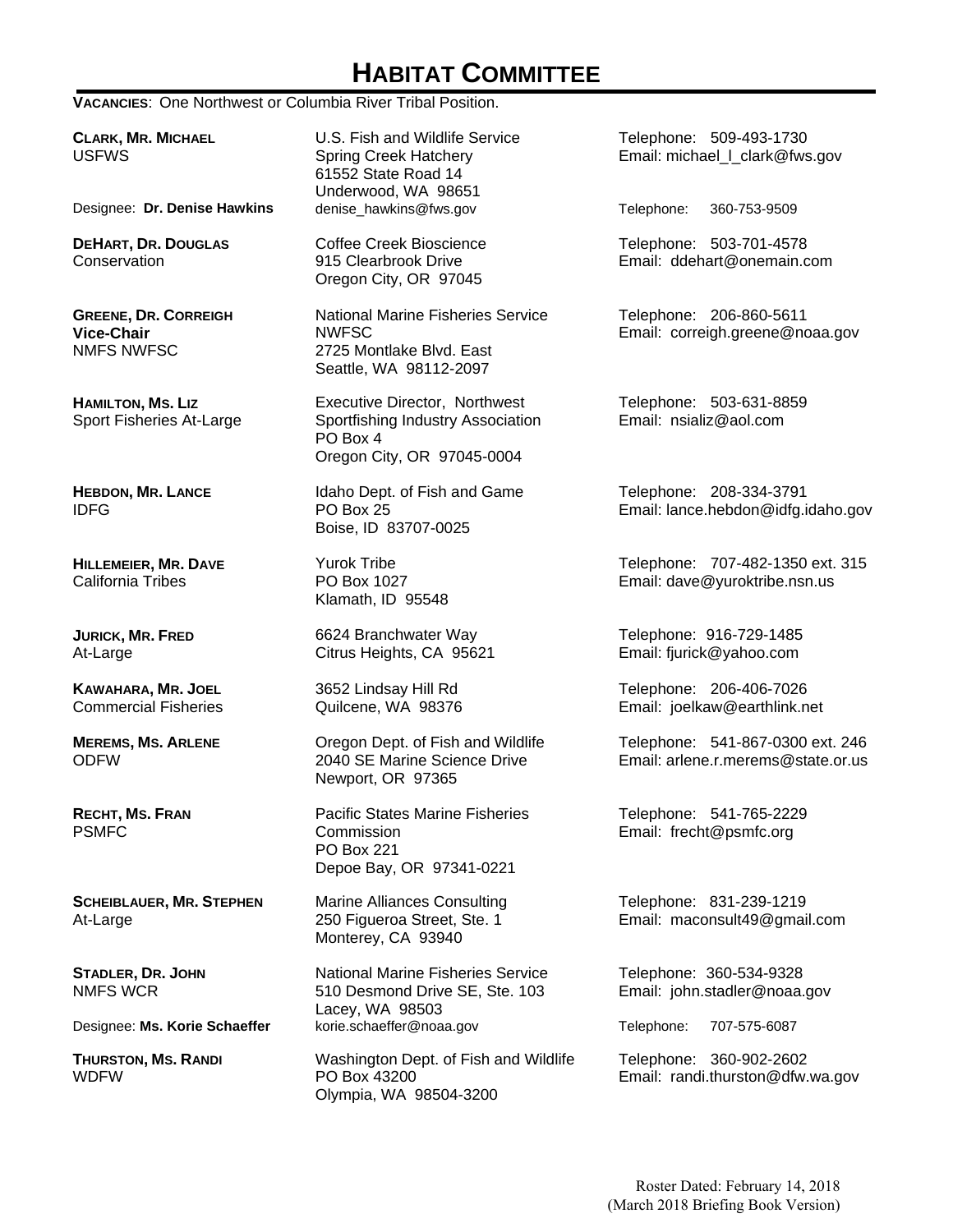# **Habitat Committee** *(continued)*

| <b>WILKINS, MR. ERIC</b><br><b>Chair</b><br><b>CDFW</b> | California Dept. of Fish and Wildlife<br>20 Lower Ragsdale Drive, Ste. 100<br>Monterey, CA 93940 | Telephone: 805-594-6172<br>Email: eric.wilkins@wildlife.ca.gov |
|---------------------------------------------------------|--------------------------------------------------------------------------------------------------|----------------------------------------------------------------|
| <b>WOONINCK, DR. LISA</b>                               | Office of National Marine Sanctuaries                                                            | Telephone: 831-647-1920                                        |
| <b>National Marine Sanctuaries</b>                      | West Coast Regional Office                                                                       | Email: lisa.wooninck@noaa.gov                                  |

99 Pacific Street, Bldg. 200 – Ste K

Monterey, CA 93940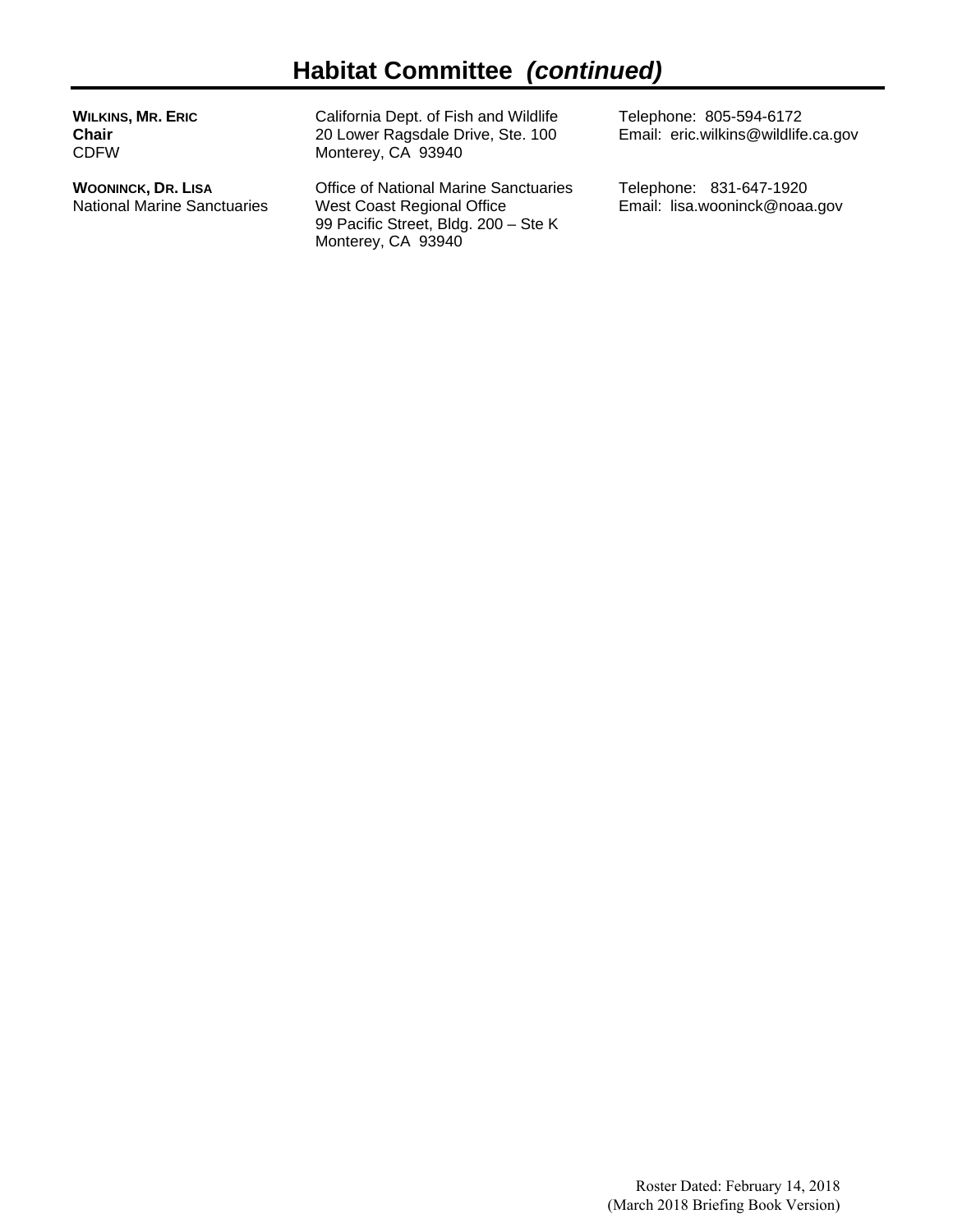# **HIGHLY MIGRATORY SPECIES ADVISORY SUBPANEL**

**VACANCIES**: One Processor North of Cape Mendocino.

| <b>BUELL, MS. LINDA</b><br>Northern Charter Boat<br>Operator             | 7695 Galloway Road<br>Cloverdale, OR 97112                                                               | Telephone: 503-965-2238<br>Email: norwester@garibaldicharters.com |
|--------------------------------------------------------------------------|----------------------------------------------------------------------------------------------------------|-------------------------------------------------------------------|
| <b>BURKE, MR. GARY</b><br><b>Commercial At-Large</b>                     | <b>Burke and Son Enterprises</b><br>2022 Foothill Road<br>Santa Barbara, CA 93105                        | Telephone: 805-965-4468<br>Email: gburke9934@aol.com              |
| <b>FARWELL, MR. CHUCK</b><br>Conservation                                | Monterey Bay Aquarium,<br>Tuna Research and Conservation<br>886 Cannery Row<br>Monterey, CA 93940        | Telephone: 831-648-4826<br>Email: cfarwell@mbayaq.org             |
| FELANDO, MR. AUGUST<br><b>Commercial Purse Seine</b>                     | 870 San Antonio Pl<br>San Diego, CA 92106                                                                | Telephone: 619-223-7654<br>Email: augustfelando@aol.com           |
| <b>FRICKE, MR. DOUGLAS</b><br><b>Commercial At-Large</b>                 | <b>Boat Seafoods</b><br>PO Box 2402<br>Westport, WA 98595                                                | Telephone: 360-580-3027<br>Email: fricked@comcast.net             |
| HEIKKILA, MR. WAYNE<br><b>Vice Chair</b><br><b>Commercial Troll</b>      | Executive Director, Western Fishboat<br><b>Owner's Association</b><br>PO Box 992723<br>Redding, CA 96099 | Telephone: 530-229-1097<br>Email: wfoa@charter.net                |
| <b>LORTON, MR. ARTHUR</b><br><b>Commercial Gillnet Fisheries</b>         |                                                                                                          | Telephone: 858-699-1670<br>Email: deeschico2@rocketmail.com       |
| <b>OSBORN, MR. ROBERT</b><br><b>Private Recreational</b>                 | United Anglers of Southern California<br>PO Box 385<br>Surfside, CA 90743                                | Telephone:<br>Email: bob@pacificangler.com                        |
| RUDIE, MR. DAVID<br><b>Chair</b><br>Processor South of Cape<br>Mendocino | President, Catalina Offshore Products,<br>Inc.<br>5202 Lovelock Street<br>San Diego, CA 92110            | Telephone: 619-297-9797<br>Email: dave@catalinaop.com             |
| <b>SUTTON, MR. BILL</b><br><b>Commercial At-Large</b>                    | F/V Aurelia<br>876 S Rice Rd<br>Ojai, CA 93023                                                           | Telephone: 805-646-9685<br>Email: seafreshto@aol.com              |
| <b>THOMPSON, MR. MIKE</b><br>Southern Charter Boat<br>Operator           | 26032 Via Del Rey<br>San Juan Capistrano, CA 92675                                                       | Telephone: 949-675-0551<br>Email: mthompson041@cox.net            |
| TOM, MS. PAMELA<br>Public At-Large                                       | University of California<br>Food Science and Technology Dept.<br>One Shields Avenue<br>Davis, CA 95616   | Telephone: 530-752-1465 msg only<br>Email: pdtom@ucdavis.edu      |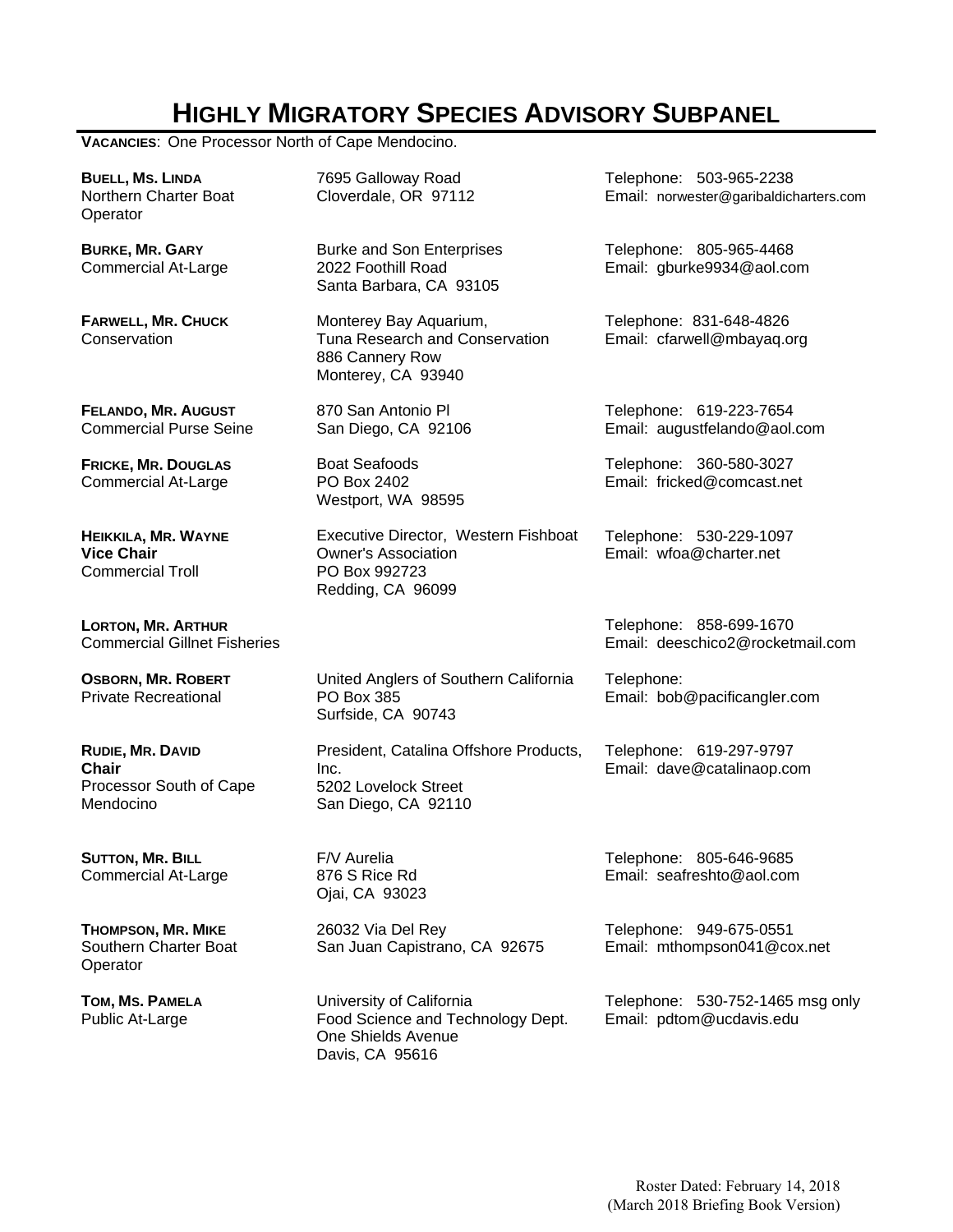# **HIGHLY MIGRATORY SPECIES MANAGEMENT TEAM**

**VACANCIES**: One NMFS SWFSC Position.

| <b>BARROSO, MS. CELIA</b><br>NMFS WCR                            | National Marine Fisheries Service<br>501 W Ocean Blvd, Ste 4200<br>Long Beach, CA 90802        | Telephone: 562-432-1850<br>Email: celia.barroso@noaa.gov                |  |
|------------------------------------------------------------------|------------------------------------------------------------------------------------------------|-------------------------------------------------------------------------|--|
| DAPP, DR. DEREK<br><b>WDFW</b>                                   | Washington Dept. of Fish and Wildlife<br>1111 Washington St SE<br>Olympia, WA 98501            | Telephone: 360-688-6380<br>Email: Derek.Dapp@dfw.wa.gov                 |  |
| <b>ENRIQUEZ, MR. LYLE</b><br><b>CO-CHAIR</b><br>NMFS WCR         | <b>National Marine Fisheries Service</b><br>501 W Ocean Blvd, Ste 4200<br>Long Beach, CA 90802 | Telephone: 562-980-4025<br>Email: lyle.enriquez@noaa.gov                |  |
| <b>HELLMERS, MS. ELIZABETH</b><br><b>CO-CHAIR</b><br><b>CDFW</b> | California Dept. of Fish and Wildlife<br>8901 La Jolla Shores Drive<br>La Jolla, CA 92037      | Telephone: 858-334-2813<br>Email: elizabeth.hellmers@wildlife.ca.gov    |  |
| <b>SARICH, MR. ALAN</b><br>Tribal                                | Quinault Indian Nation<br><b>PO Box 189</b><br>Taholah, WA 98587                               | Telephone: 360-268-0355<br>Email: asarich@quinault.org                  |  |
| <b>SCHMITT, MS. CYREIS</b><br><b>ODFW</b>                        | Oregon Dept. of Fish and Wildlife<br>2040 SE Marine Science Dr<br>Newport, OR 97365-5294       | Telephone: 541-867-0300 ext. 265<br>Email: cyreis.c.schmitt@state.or.us |  |
| <b>STOHS, DR. STEPHEN</b><br><b>NMFS SWFSC</b>                   | National Marine Fisheries Service<br><b>PO Box 271</b><br>La Jolla, CA 92037-1508              | Telephone: 858-546-7084<br>Email: Stephen.Stohs@noaa.gov                |  |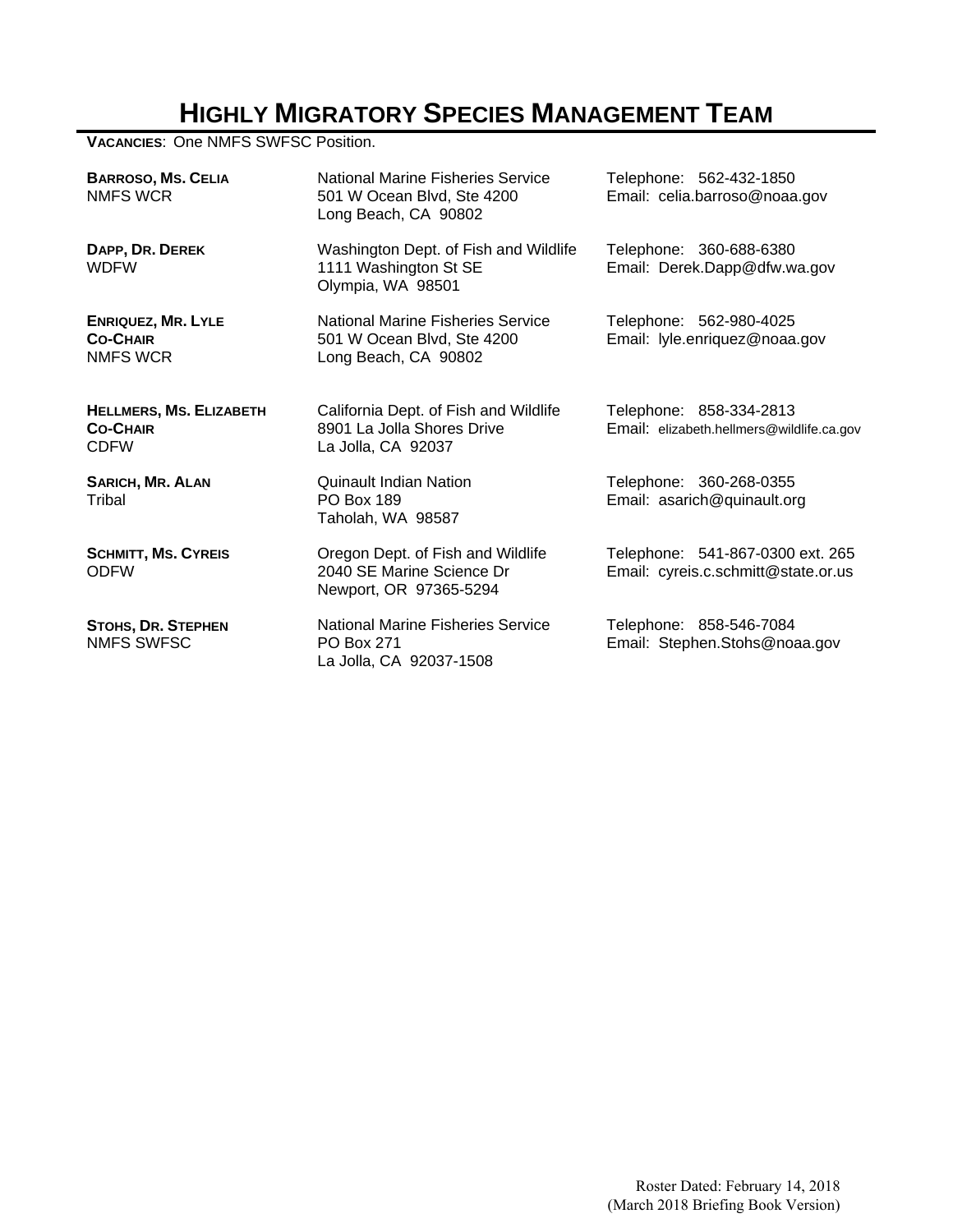# **MODEL EVALUATION WORKGROUP**

#### **VACANCIES**: One NWIFC Position and One CRITFC Position.

| <b>CLEMONS, MR. ETHAN</b><br><b>ODFW</b>                      | Oregon Dept. of Fish and Wildlife<br>2040 SE Marine Science Drive<br>Newport, OR 97365        | Telephone: 541-265-6396 ext. 242<br>Email: ethan.r.clemons@state.or.us |
|---------------------------------------------------------------|-----------------------------------------------------------------------------------------------|------------------------------------------------------------------------|
| <b>HAESEKER, DR. STEVE</b><br><b>USFWS</b>                    | U.S. Fish and Wildlife Service<br>1211 SE Cardinal Way, Ste. 100<br>Vancouver, WA 98683       | Telephone: 360-604-2517<br>Email: steve_haeseker@fws.gov               |
| HAGEN-BREAUX, MS. ANGELIKA<br><b>WDFW</b>                     | Washington Dept. of Fish and Wildlife<br>PO Box 43200<br>Olympia, WA 98504-3200               | Telephone: 360-902-2716<br>Email: angelika.hagen-breaux@dfw.wa.gov     |
| JOHNSON, DR. GALEN<br>Scientific and Statistical<br>Committee | Northwest Indian Fisheries Commission<br>6730 Martin Way E<br>Olympia, WA 98516-5540          | Telephone: 360-438-1180 ext. 380<br>Email: gjohnson@nwifc.org          |
| <b>LAVOY, MR. LARRIE</b><br>Chair<br>NMFS WCR                 | National Marine Fisheries Service<br>510 Desmond Drive SE, Ste 103<br>Lacey, WA 98503         | Telephone: 360-753-4063<br>Email: larrie.lavoy@noaa.gov                |
| LETVIN, MR. ALEX<br><b>CDFW</b>                               | California Dept. of Fish and Wildlife<br>5355 Skylane Blvd., Suite B<br>Santat Rosa, CA 95403 | Telephone: 707-576-3456<br>Email: alexander.letvin@wildlife.ca.gov     |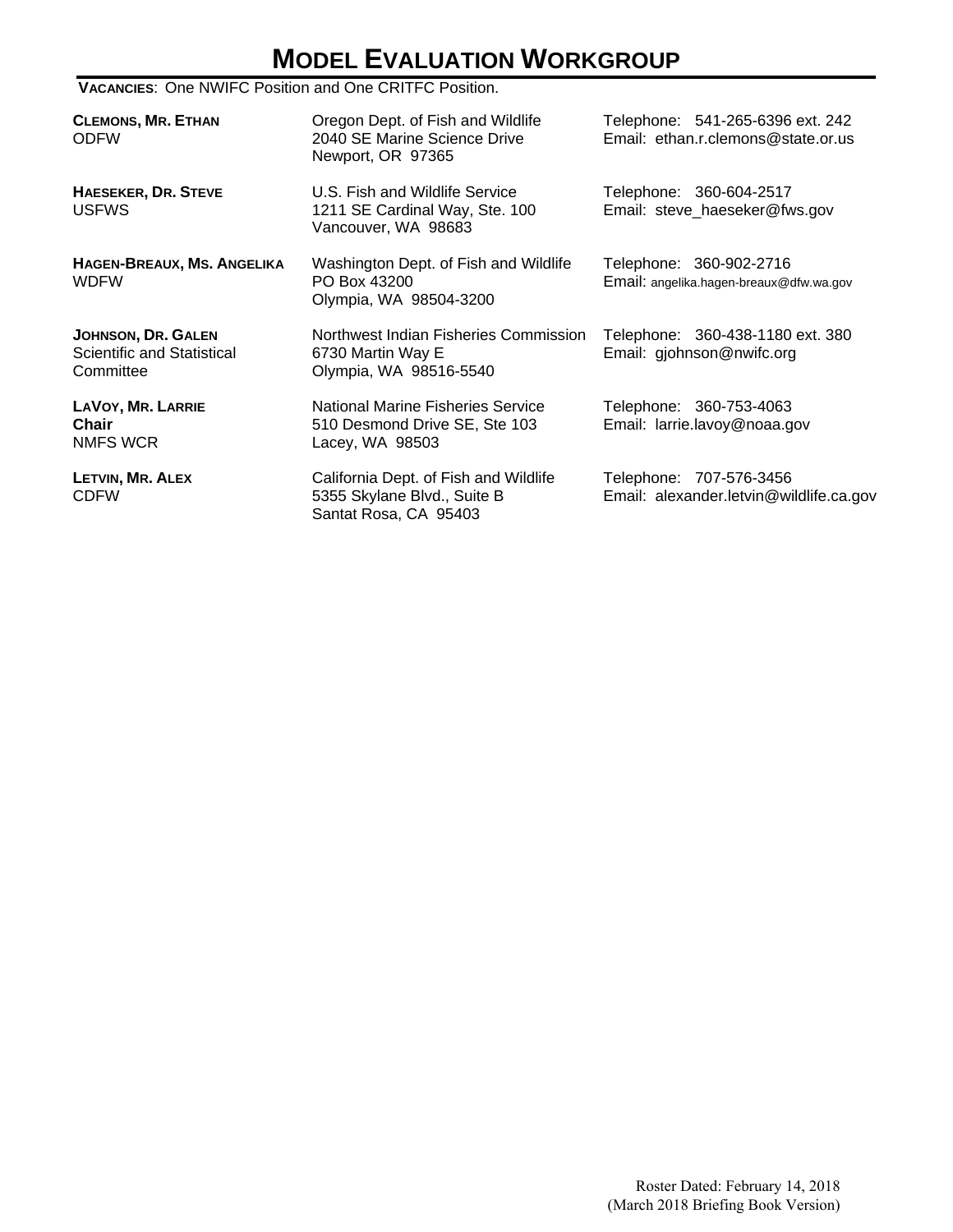## **SALMON ADVISORY SUBPANEL**

#### **VACANCIES**: One Oregon Troll.

**ATKINSON, MR. JOHN** California Charter Boat

**BITTS, MR. DAVE** California Troll

**FRANK, MR. CALVIN** Washington Tribes

**HEAP, MR. RICHARD Vice Chair**  Oregon Sport Fisheries

**HIE, MR. JIM Conservation** 

**JOHNSON, MR. GREG**  Commercial Gillnet

**KAUTSKY, MR. GEORGE** California Tribes

**OLSON, MR. JIM** Washington Troll

**REINHOLDT, MR. GERALD K.**  Processor

**SCULLY, DR. RICHARD** Idaho Sport Fisheries

**SMITH, MR. BUTCH Chair**  Washington Charter Boat

**SORENSEN, MR. MIKE** Oregon Charter Boat

**WATROUS, MR. STEVE** Washington Sport Fisheries

**YARNALL, MR. JIM** California Sport Fisheries Golden Gate Fisherman's Association 42 Seawolf Passage Corte Madera, CA 94925

PCFFA 2679 Sunnygrove McKinleyville, CA 95519

Quinault Indian Nation PO Box 373 Bay Center, WA 98527

95975 N. Brookside Drive Brookings, OR 97415

Pacific Marine Conservation Council 1423 Vista Ave Napa, CA 94559

12400 NE 8th Court Vancouver, WA 98685

Hoopa Valley Tribal Fisheries PO Box 417 Hoopa, CA 95546

F/V Cynthia T PO Box 586 Auburn, WA 98071-0586

Reinholdt Fisheries 62313 S Canaan Rd St. Helens, OR 97051-9117

2428 Seaport Drive Lewiston, ID 83501

Co-Ho Charters PO Box 268 Ilwaco, WA 98624

603 Camp 12 Lp Toledo, OR 97391

18113 NE Cramer Road Battle Ground, WA 98604

California Sport Fisheries 6308 Eggert Road Eureka, CA 95503

Telephone: 415-924-6851 Email: newrayann@comcast.net

Telephone: 707-498-3512 Email: dbitts@suddenlink.net

Telephone: 360-942-7809 Email: calvin.frankcf@gmail.com

Telephone: 541-469-7111 Email: fiskare@charter.net

Telephone: 707-695-8661 Email: jnahie@att.net

Telephone: 360-600-0034 Email: 4jsalmon1@comcast.net

Telephone: 530-625-4267 ext. 15 Email: hupafish@hoopa-nsn.gov

Telephone: 253-833-8739 Email: Jaocto@juno.com

Telephone: 503-397-3369 Email: reinholdtfish@gmail.com

Telephone: 208-241-4095 Email: scullyrjs@cableone.net

Telephone: 360-642-3333 Email: coho@willapabay.org

Telephone: 541-444-2552 Email: fvmissraven@hotmail.com

Telephone: 360-607-7133 Email: branchoffice96@gmail.com

Telephone: 707-443-2496 Email: jimyarnall@gmail.com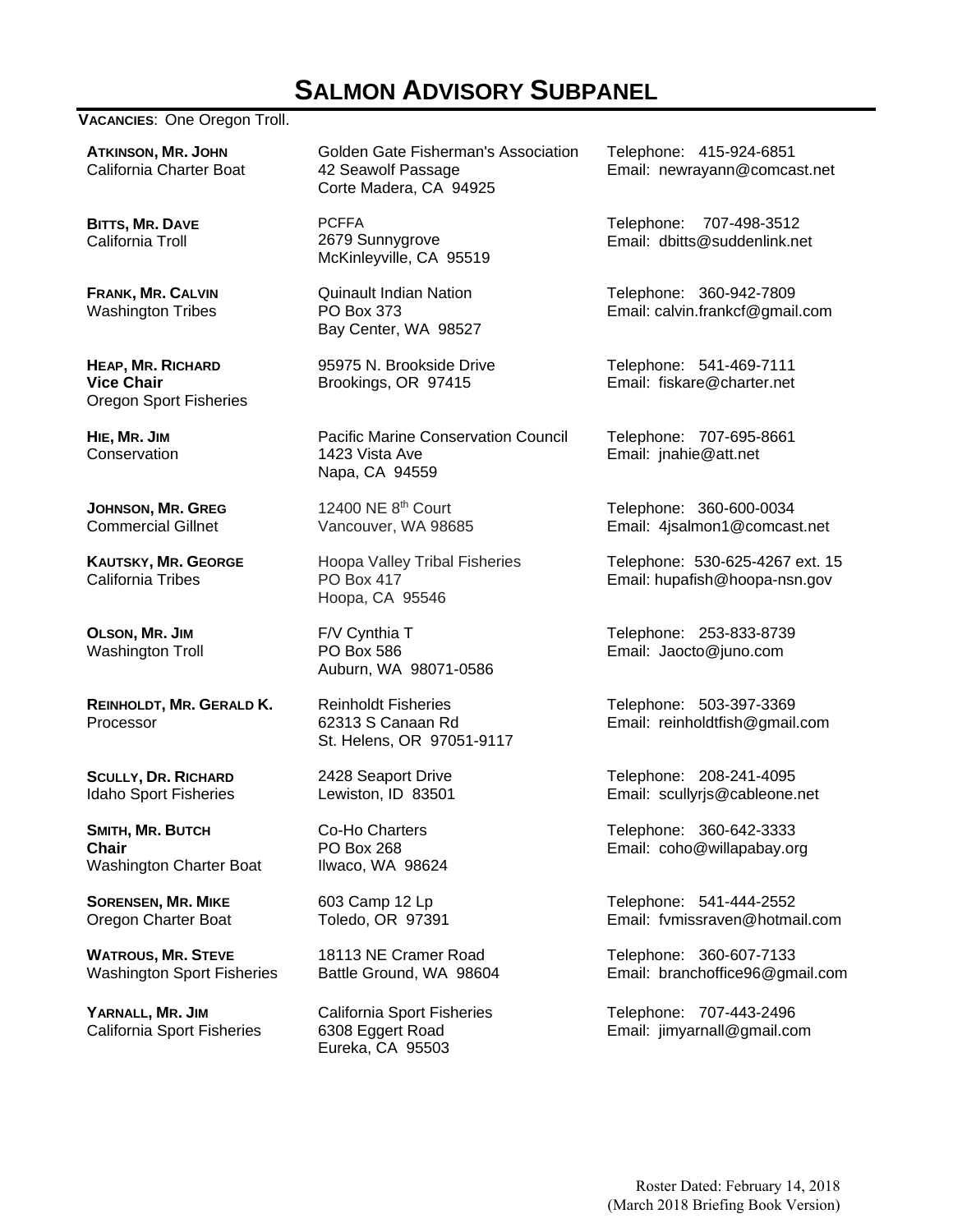## **SALMON TECHNICAL TEAM**

#### **VACANCIES**: One Tribal Position.

**BEEGHLEY, MS. WENDY** WDFW

**FOSTER, MR. CRAIG** ODFW

**HAESEKER, DR. STEVE** USFWS

**KOPE, DR. ROBERT Vice-Chair** NMFS NWFSC

**LAVOY, MR. LARRIE** NMFS WCR

**LETVIN, MR. ALEX** CDFW

**O'FARRELL, DR. MICHAEL Chair**  NMFS SWFSC

Washington Dept. of Fish and Wildlife 48 Devonshire Road Montesano, WA 98563-9612

Oregon Dept. of Fish and Wildlife 17330 SE Evelyn St Clackamas, OR 97015

U.S. Fish and Wildlife Service 1211 SE Cardinal Way, Ste. 100 Vancouver, WA 98683

National Marine Fisheries Service 2725 Montlake Blvd E Seattle, WA 98112-2097

National Marine Fisheries Service 510 Desmond Drive SE, Ste 103 Lacey, WA 98503

California Dept. of Fish and Wildlife 5355 Skylane Blvd., Suite B Santat Rosa, CA 95403

National Marine Fisheries Service 110 McAllister Way Santa Cruz, CA 95060

Telephone: 360-249-1215 Email: wendy.beeghley@dfw.wa.gov

Telephone: 971-673-6026 Email: craig.a.foster@state.or.us

Telephone: 360-604-2517 Email: steve\_haeseker@fws.gov

Telephone: 206-860-3374 Email: robert.kope@noaa.gov

Telephone: 360-753-4063 Email: larrie.lavoy@noaa.gov

Telephone: 707-576-3456 Email: alexander.letvin@wildlife.ca.gov

Telephone: 831-420-3976 Email: michael.ofarrell@noaa.gov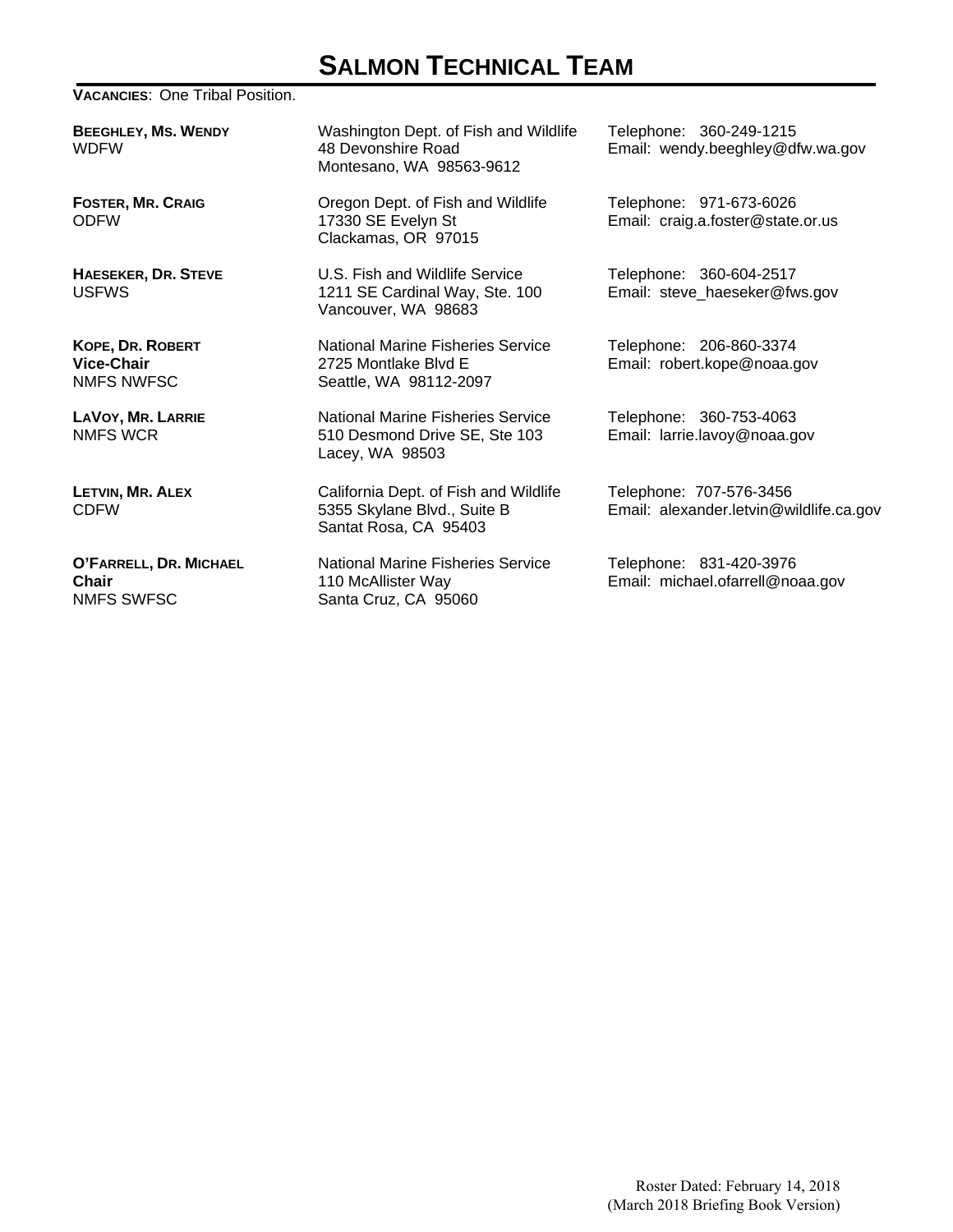## **SCIENTIFIC AND STATISTICAL COMMITTEE**

**BERGER, DR. AARON** At-Large

**BROWN, DR. EVELYN** At-Large

**BUDRICK, DR. JOHN** CDFW

**BYRNE, MR. ALAN** IDFG

**FIELD, DR. JOHN Vice Chair**  NMFS

**HAMEL, DR. OWEN** NMFS Northwest Fisheries Science Center

**HARTE, DR. MICHAEL** At-Large

**HOLLAND, DR. DAN** At-Large

**JOHNSON, DR. GALEN** Tribal Agency

**KEY, MS. MEISHA** At-Large

**PUNT, DR. ANDRE** At-Large

**SAMPSON, DR. DAVID** ODFW

National Marine Fisheries Service 2032 SE OSU Drive Newport, OR 97365

Lummi Natural Resources, LIBC 2665 Kwina Road Bellingham, WA 98226

California Dept. of Fish and Wildlife 350 Harbor Blvd. Belmont, CA 94002

Idaho Dept. of Fish and Game PO Box 25 Boise, ID 83707-0025

National Marine Fisheries Service 110 McAllister Way Santa Cruz, CA 95060

National Marine Fisheries Service 2725 Montlake Blvd E Seattle, WA 98112

Oregon State University 104 CEOAS Administration Building Corvallis, OR 97331

National Marine Fisheries Service NWFSC 2725 Montlake Blvd E Seattle, WA 98112

Northwest Indian Fisheries **Commission** 6730 Martin Way E Olympia, WA 98516-5540

Key Coaching and Development 5134 Lower Drive Lake Oswego, OR 97035

University of Washington Box 355020 Seattle, WA 98195-5020

Oregon State University Coastal Oregon Marine Experiment Sta. 2030 SE Marine Science Drive Newport, OR 97365

Telephone: 541-867-0505 Email: aaron.berger@noaa.gov

Telephone: 360-384-7123 Email: evelynb@lummi-nsn.gov

Telephone: 650-413-1501 Email: john.budrick@wildlife.ca.gov

Telephone: 208-334-3791 Email: alan.byrne@idfg.idaho.gov

Telephone: 831-420-3907 Email: john.field@noaa.gov

Telephone: 206-860-3481 Email: owen.hamel@noaa.gov

Telephone: 541-737-0452 Email: mharte@coas.oregonstate.edu

Telephone: 206-302-1752 Email: dan.holland@noaa.gov

Telephone: 360-438-1180 ext. 380 Email: gjohnson@nwifc.org

Telephone: 831-588-4811 Email: meisha@meishakey.com

Telephone: 206-221-6319 Email: aepunt@u.washington.edu

Telephone: 541-867-0386 Email: David.Sampson@OregonState.edu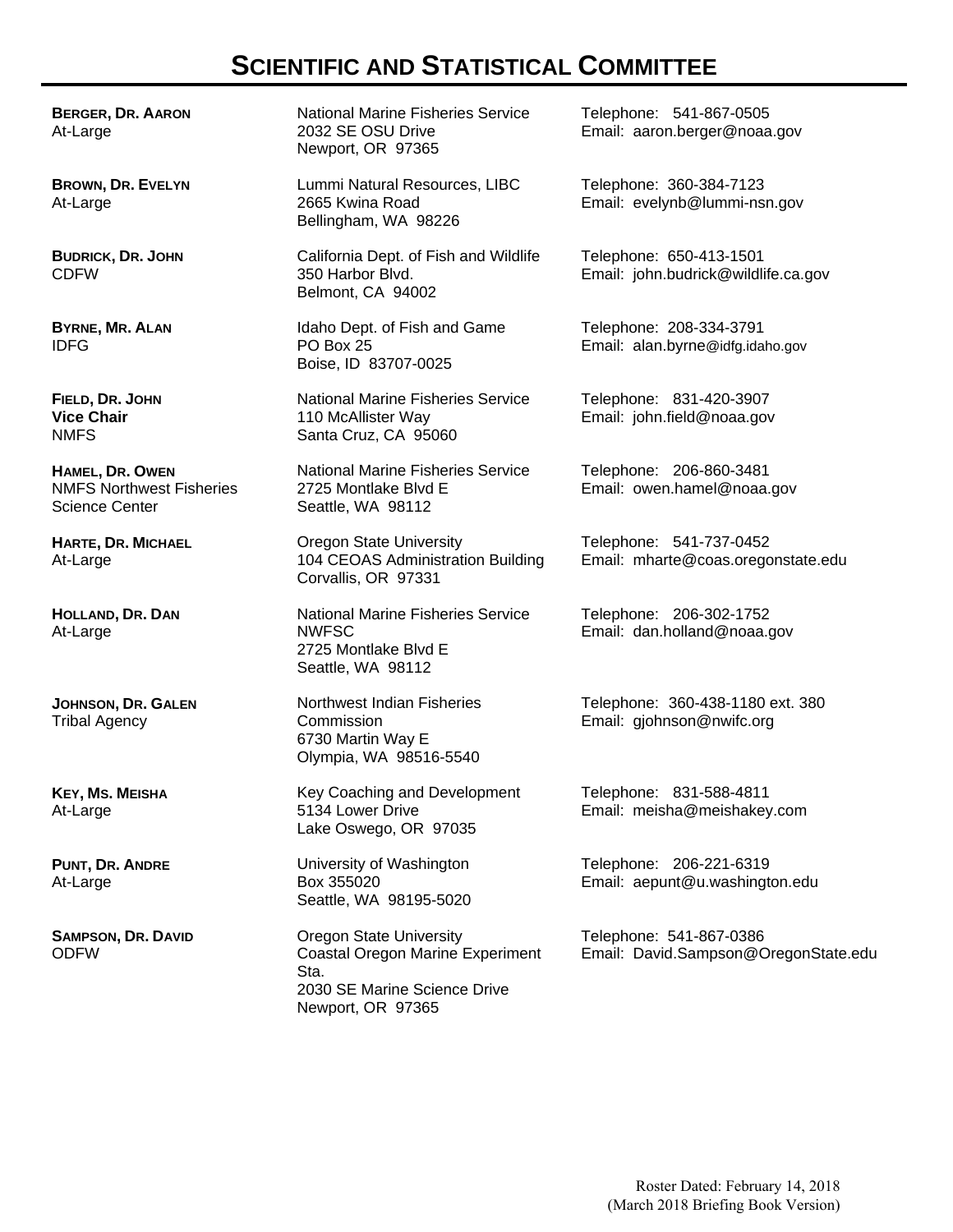# **Scientific and Statistical Committee** *(continued)*

**SATTERTHWAITE, DR. WILLIAM Chair**  At-Large

**SHARMA, DR. RISHI**  At-Large

**SHELTON, DR. ANDREW (OLE)** NMFS Northwest Fisheries Science Center

**SPEIR, DR. CAMERON** NMFS Southwest Fisheries Science Center

**TSOU, DR. TIEN SHUI** WDFW

National Marine Fisheries Service 110 McAllister Way Santa Cruz, CA 95060

National Marine Fisheries Service 1201 NE Lloyd Blvd., Suite 1100 Portland, OR 97232

National Marine Fisheries Service 2725 Montlake Blvd E Seattle, WA 98112

National Marine Fisheries Service 110 McAllister Way Santa Cruz, CA 95060

Washington Dept. of Fish and Wildlife PO Box 43200 Olympia, WA 98504-3200

Telephone: 831-420-3997 Email: will.satterthwaite@noaa.gov

Telephone: 503-230-5429 Email: rishi.sharma@noaa.gov

Telephone: 206-860-3209 Email: ole.shelton@noaa.gov

Telephone: 831-420-3910 Email: cameron.speir@noaa.gov

Telephone: 360-902-2855 Email: Tien-Shui.Tsou@dfw.wa.gov

## **SSC Subcommittee Assignments, March 2018**

| <b>Salmon</b>         | <b>Groundfish</b>              | <b>Coastal Pelagic</b><br><b>Species</b> | <b>Highly</b><br><b>Migratory</b><br><b>Species</b> | <b>Economics</b>     | Ecosystem-<br><b>Based</b><br><b>Management</b> |
|-----------------------|--------------------------------|------------------------------------------|-----------------------------------------------------|----------------------|-------------------------------------------------|
| <b>Galen Johnson</b>  | <b>David</b><br><b>Sampson</b> | <b>André Punt</b>                        | Aaron<br><b>Berger</b>                              | <b>Cameron Speir</b> | <b>Dan Holland</b>                              |
| John Budrick          | Aaron Berger                   | Aaron Berger                             | John Field                                          | <b>Michael Harte</b> | Evelyn Brown                                    |
| Alan Byrne            | John Budrick                   | Evelyn Brown                             | <b>Michael Harte</b>                                | Dan Holland          | John Field                                      |
| Owen Hamel            | John Field                     | John Budrick                             | Dan Holland                                         | André Punt           | <b>Michael Harte</b>                            |
| <b>Michael Harte</b>  | Owen Hamel                     | Alan Byrne                               | André Punt                                          | David Sampson        | Galen Johnson                                   |
| Will<br>Satterthwaite | Meisha Key                     | John Field                               | David<br>Sampson                                    |                      | André Punt                                      |
| Rishi Sharma          | André Punt                     | Owen Hamel                               | Rishi Sharma                                        |                      | Will<br>Satterthwaite                           |
| Ole Shelton           | Rishi Sharma                   | Meisha Key                               |                                                     |                      | Ole Shelton                                     |
| Cameron Speir         | Tien-Shui Tsou                 | Will<br>Satterthwaite                    |                                                     |                      | Cameron Speir                                   |
|                       |                                | Tien-Shui Tsou                           |                                                     |                      | Tien-Shui Tsou                                  |

**Bold** denotes Subcommittee Chairperson